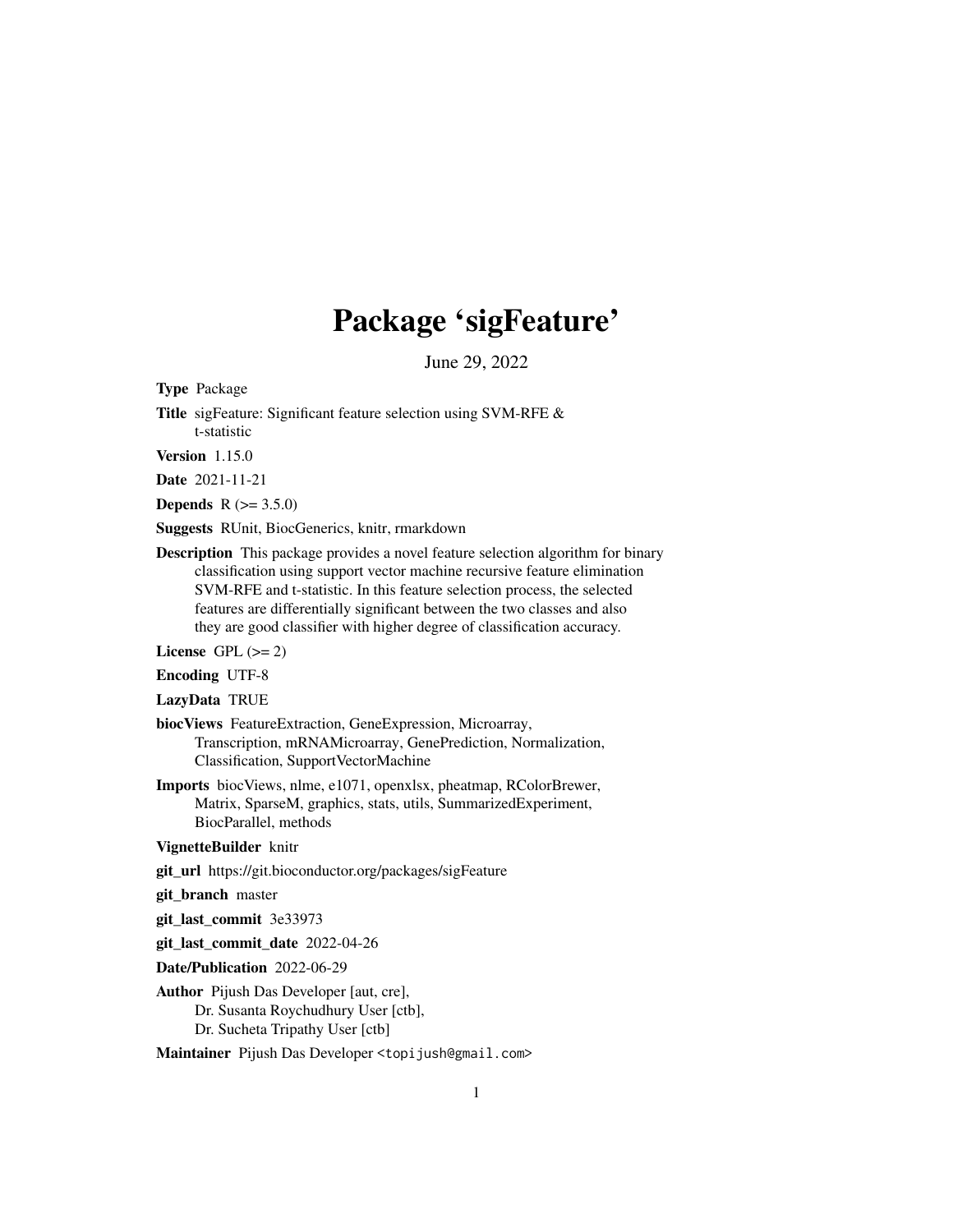### <span id="page-1-0"></span>R topics documented:

| Index | 23 |
|-------|----|

ExampleRawData *Example dataset to test the performance of the sigFeature package.*

#### **Description**

For this significant feature selection procedure, microarray data (GSE2280) from patients with squamous cell carcinoma of the oral cavity (OSCC) has been used( O'Donnell RK et al. (2005)). Affymetrix Human Genome Array, U133A was selected for genome-wide transcription analysis for this data set. In this paper, the gene expression profiles obtained from primary squamous cell carcinoma of the oral cavity (OSCC) that were metastatic to lymph nodes  $(N+)$  compared to those that were not metastatic (N-). A total of 18 OSCCs were analyzed for gene expression. In their analysis a predictive rule was built using a support vector machine, and the accuracy of the rule was evaluated using cross-validation the original data set and prediction of an independent set of four patients. A signature gene set is produced which is able to predict the four independent patients correctly as well as associating five lymph node metastases from the original patient set with the metastatic primary tumour group.

#### Usage

```
data("ExampleRawData")
```

```
The format is:
num [1:27, 1:2205] 72.5 177.2 75.7 128.9 142 ...
- attr(*, "dimnames")=List of 2
..$ : chr [1:27] "GSM42246" "GSM42248" "GSM42250" "GSM42252" ...
..$ : chr [1:2205] "1494_f_at" "179_at" "200014_s_at" "200059_s_at" ...
```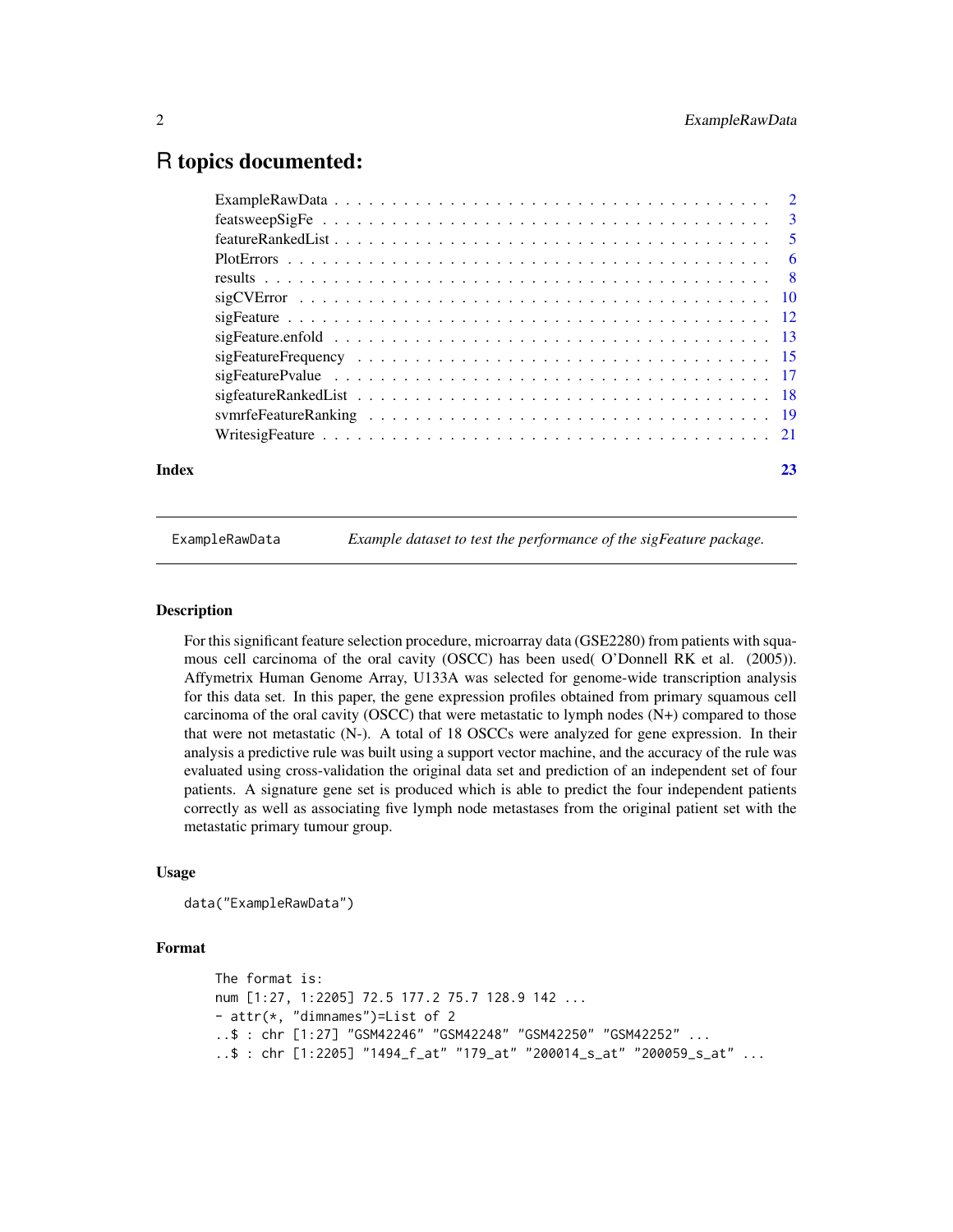#### <span id="page-2-0"></span>featsweepSigFe 3

#### Details

For "sigFeature" package evaluation, the microarray dataset has been classified into two classes such as lymph node metastatic  $(N+)$  and No lymph node metastatic  $(N-)$  (according to the TNM staging), provided in the dataset. After downloading the data set from GEO database firstly, it was normalized using the "quantile" normalization method using the Bioconductor package "limma". To reduce the runtime of this sigFeature function, a subset of the total dataset is taken by the ratio between the difference between two groups with cut off value (p-value 0.07). Now the expression value of the sub-dataset is considered here as "x". The patients without lymph node metastasis are represented -1, and the patients with lymph node metastasis are represented as 1. Those -1 and 1 value is incorporated with "y" as sample labels.

#### Value

ExampleRawData

Return the values stored in the variable.

#### Source

https://www.ncbi.nlm.nih.gov/geo/query/acc.cgi?acc=GSE2280

#### References

O'Donnell RK, Kupferman M, Wei SJ, Singhal S et al. Gene expression signature predicts lymphatic metastasis in squamous cell carcinoma of the oral cavity. Oncogene 2005 Feb 10;24(7):1244- 51. PMID: 15558013

#### Examples

data("ExampleRawData")

featsweepSigFe *Processed output data after using the function named "sigCVError()".*

#### Description

The variable "featsweepSigFe" contains the output of the function named "sigCVError()". The features which are produced on the basis of frequency are used here to enumerate mean external cross validation (k-fold) errors and the standard deviation of the errors. Training and test samples are same which are initially produced after splitting the main sample set in to k-folds. In each iteration, k-1 folds are considered as training samples and remaining one fold is considered as testing samples. In this external cross validation procedure, feature numbers are increased one by one by using the expression values from training dataset as well as test dataset. After that, traning samples are trained to test the tesing samples dynamically. The number of un classified samples are averaged and are called as external cross validation error rate.

#### Usage

```
data("featsweepSigFe")
```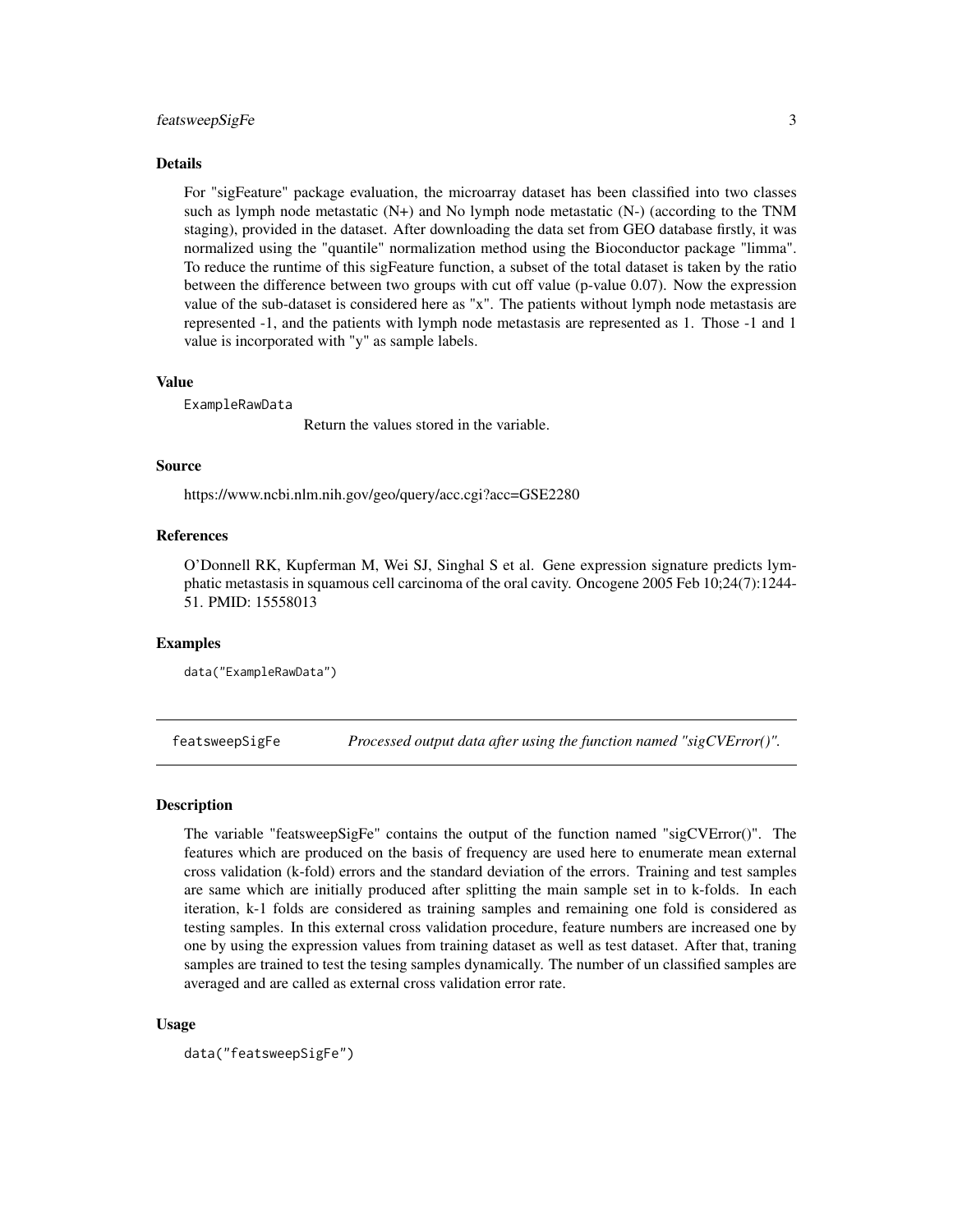```
The format is:
   List of 400
   $ :List of 3
       ..$ svm.list:List of 10
       .. ..$ :'data.frame': 1 obs. of 4 variables:
       .. .. ..$ gamma : num 0.000244
       .. .. ..$ cost : num 0.001
       .. .. ..$ error : num 0.333
       .. .. ..$ dispersion: num NA
       .. ..$ :'data.frame': 1 obs. of 4 variables:
       .. .. ..$ gamma : num 0.000244
       .. .. ..$ cost : num 0.001
       .. .. ..$ error : num 0.333
       .. .. ..$ dispersion: num NA
       .. ..$ :'data.frame': 1 obs. of 4 variables:
       .. .. ..$ gamma : num 0.000244
       .. .. ..$ cost : num 0.001
       .. .. ..$ error : num 0.667
       .. .. ..$ dispersion: num NA
       .. ..$ :'data.frame': 1 obs. of 4 variables:
       .. .. ..$ gamma : num 0.000244
       .. .. ..$ cost : num 0.001
       .. .. ..$ error : num 0.333
       .. .. ..$ dispersion: num NA
       .. ..$ :'data.frame': 1 obs. of 4 variables:
       .. .. ..$ gamma : num 0.000244
       .. .. ..$ cost : num 0.001<br>.. .. ..$ error : num 0.333
       \ldots \ldots$ error
       .. .. ..$ dispersion: num NA
       .. ..$ :'data.frame': 1 obs. of 4 variables:
       .. .. ..$ gamma : num 1
       .. .. ..$ cost : num 1.78
       .. .. ..$ error : num 0.667
       .. .. ..$ dispersion: num NA
       .. ..$ :'data.frame': 1 obs. of 4 variables:
       .. .. ..$ gamma : num 0.000244
       .. .. ..$ cost : num 0.001
       .. .. ..$ error : num 0
       .. .. ..$ dispersion: num NA
       .. ..$ :'data.frame': 1 obs. of 4 variables:
       .. .. ..$ gamma : num 0.000244
       .. .. ..$ cost : num 0.001
       .. .. ..$ error : num 0
       .. .. ..$ dispersion: num NA
       .. ..$ :'data.frame': 1 obs. of 4 variables:
       .. .. ..$ gamma : num 0.000244
       .. .. ..$ cost : num 0.001
```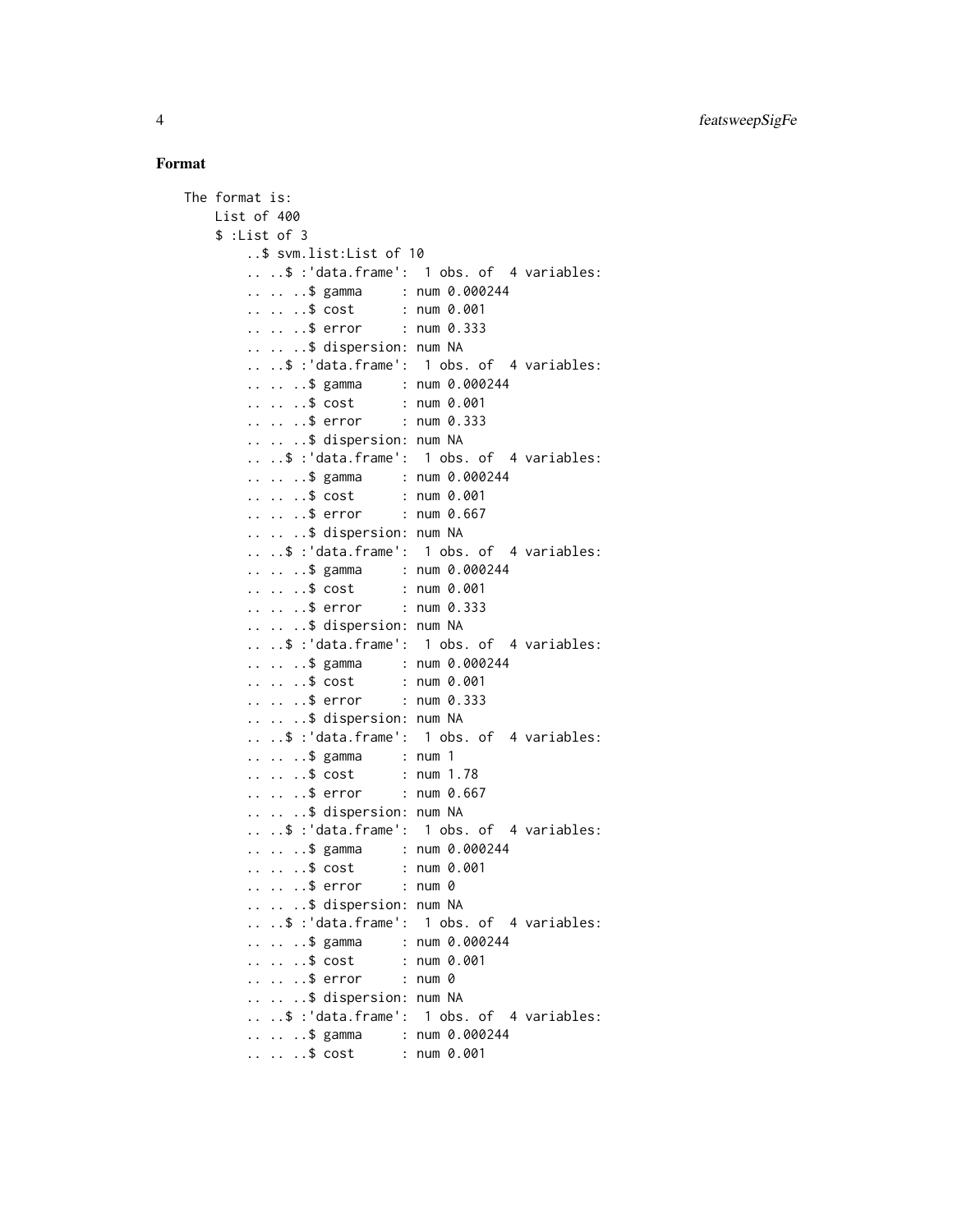```
.. .. ..$ error : num 0.5
.. .. ..$ dispersion: num NA
.. ..$ :'data.frame': 1 obs. of 4 variables:
.. .. ..$ gamma : num 0.000244
.. .. ..$ cost : num 0.001
.. .. ..$ error : num 0.5
.. .. ..$ dispersion: num NA
..$ error : num 0.367
..$ errorSD : num 0.233
...
```
#### Value

featsweepSigFe

Return the values stored in the variable.

#### Source

https://www.ncbi.nlm.nih.gov/geo/query/acc.cgi?acc=GSE2280

#### References

O'Donnell RK, Kupferman M, Wei SJ, Singhal S et al. Gene expression signature predicts lymphatic metastasis in squamous cell carcinoma of the oral cavity. Oncogene 2005 Feb 10; 24(7):1244- 51. PMID: 15558013

#### Examples

```
data(featsweepSigFe)
## maybe str(featsweepSigFe) ; plot(featsweepSigFe) ...
```
featureRankedList *Processed output data after using the function named "svmrfeFeatureRanking()".*

#### Description

The variable "featureRankedList" contains the output of the function named "svmrfeFeatureRanking()".

#### Usage

```
data("featureRankedList")
```

```
The format is:
int [1:2204] 1073 1404 1152 5 1253 1557 105 1207 792 57 ...
```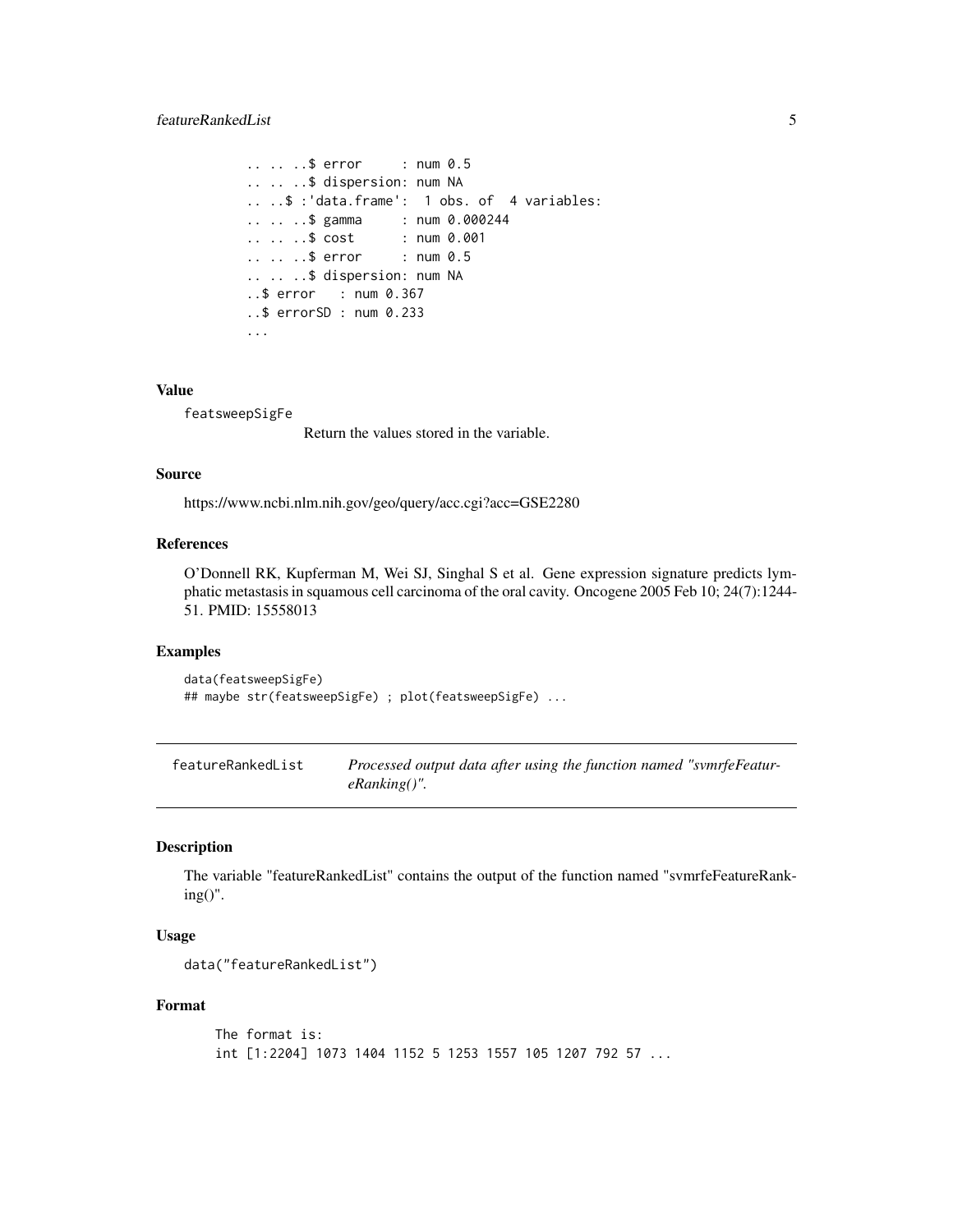#### <span id="page-5-0"></span>Details

To solve the classification problem with the help of ranking the features an algorithm was proposed by Guyon named SVM-RFE. In this algorithm the dataset has been trained with SVM linear kernel model and removed the feature with smallest ranking criterion. This criterion is the w value of the decision hyperplane given by the SVM.

#### Value

featureRankedList

returns the feature list.

#### Source

http://www.uccor.edu.ar/paginas/seminarios/Software/SVM-RFE.zip

#### References

Guyon, I., et al. (2002) Gene selection for cancer classification using support vector machines, Machine learning, 46, 389-422.

#### Examples

```
data(featureRankedList)
## maybe str(featureRankedList) ; plot(featureRankedList) ...
```
PlotErrors *Plot the mean CV errors.*

#### Description

A useful function for plotting the errors which is enumerated by using the function sigCVError().

#### Usage

```
PlotErrors(featsweepSigFe, ylim.min=0, ylim.max=0)
```
#### Arguments

featsweepSigFe a list variable containing the gamma, cost, error, dispersion values.

```
The format is:
   List of 1
    ...
   $ :List of 3
       ..$ svm.list:List of 1
       .. ..$ :data.frame: 1 obs. of 4 variables:
       .. .. ..$ gamma : num 0.000244
       .. .. ..$ cost : num 0.001
       .. .. ..$ error : num 0.5
```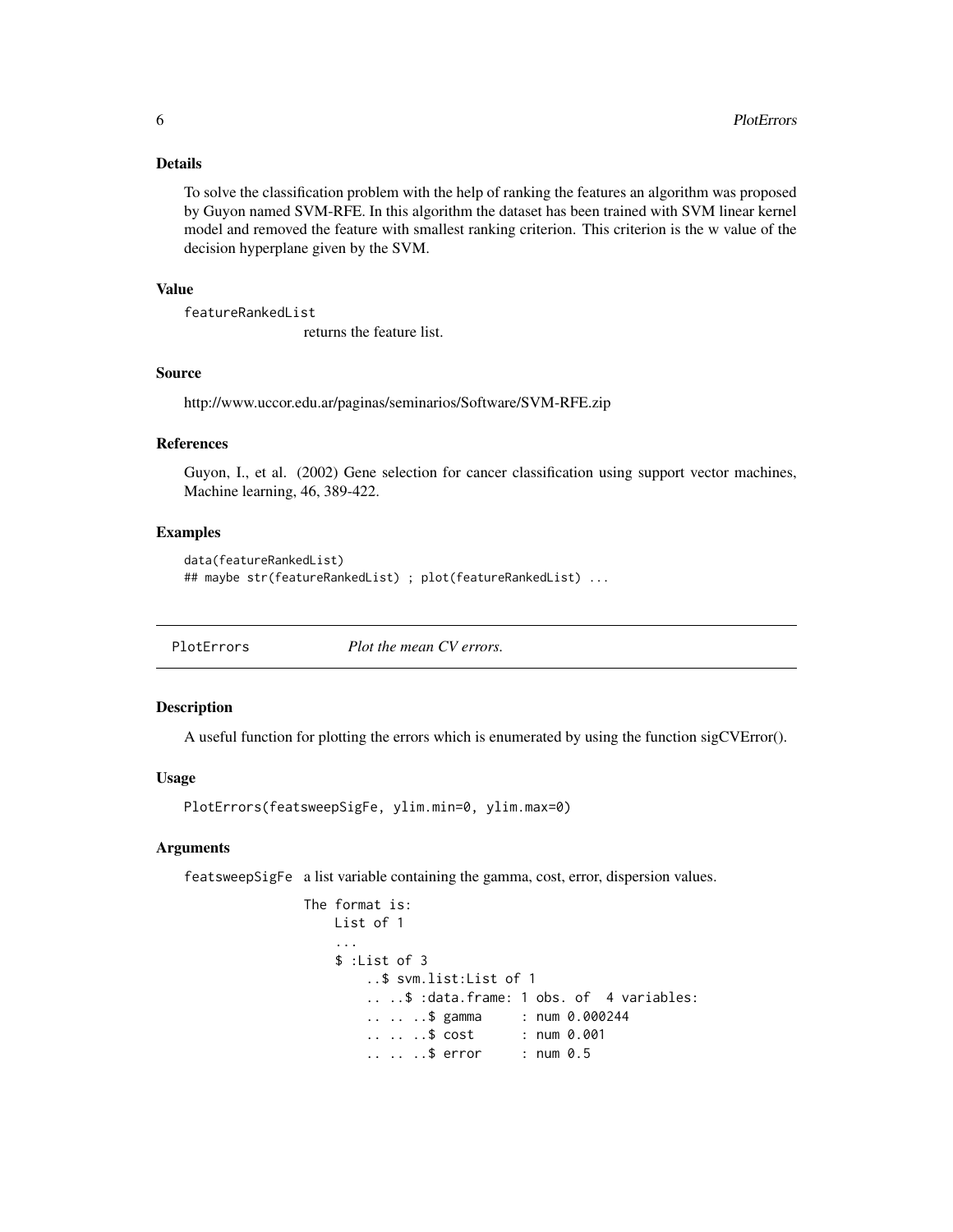#### PlotErrors 2008 and 2008 and 2008 and 2008 and 2008 and 2008 and 2008 and 2008 and 2008 and 2008 and 2008 and 2008 and 2008 and 2008 and 2008 and 2008 and 2008 and 2008 and 2008 and 2008 and 2008 and 2008 and 2008 and 2008

```
.. .. ..$ dispersion: num NA
..$ error : num 0.367
..$ errorSD : num 0.233
```

| ylim.min | minimum y label value in the graph. |
|----------|-------------------------------------|
| ylim.max | maximum y label value in the graph. |

#### Details

This plot function will show the errors.

#### Value

returns plot.

#### Author(s)

Pijush Das <topijush@gmail.com>, et al.

#### References

Chang, Chih-Chung and Lin, Chih-Jen: LIBSVM 2.0: Solving Different Support Vector Formulations. http://www.csie.ntu.edu.tw/~cjlin/papers/libsvm2.ps.gz

Chang, Chih-Chung and Lin, Chih-Jen:Libsvm: Introduction and Benchmarks, http://www.csie.ntu.edu.tw/~cjlin/papers/q2.p

#### See Also

svm, svm.fs

#### Examples

```
# Example for PlotErrors()
# Data set taken from GSE2280
```

```
data(featsweepSigFe)
dim(featsweepSigFe)
```
#For plotting the mean external cross validation #error and the standard deviation of the of the #miss classifications of top 400 features. PlotErrors(featsweepSigFe, 0, 0.4)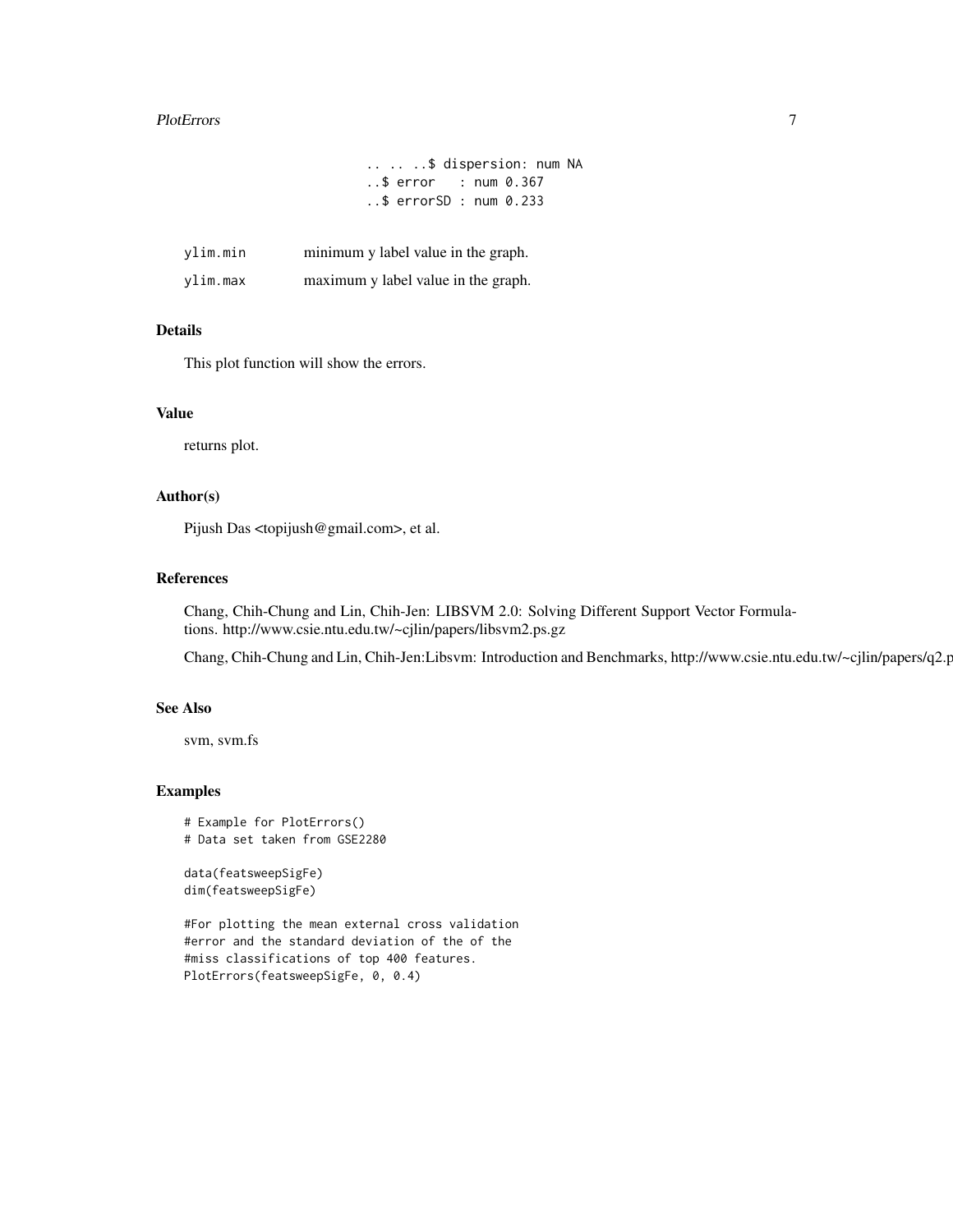<span id="page-7-0"></span>results *Processed output data after using the function named "sigFeature.enfold()".*

#### Description

The variable "results" contains the output of the function named "sigFeature.enfold()". To produce the output using "sigFeature.enfold $(x,y,''kfold",10)$ " function the dataset is devided into 10 folds. Each time one fold is kept and the remaining k-1 folds are used to generate the features. Later the one fold is used as test sample and the remaining k-1 fold samples are used as training samples. The "results" variable contains feature.ids (address of the features), train.data.ids (training dataset ids), test.data.ids (test dataset ids), train.data.level (training dataset levels) and test.data.level (test dataset levels).

#### Usage

data("results")

```
The format is:
List of 10
   $ :List of 5
    ..$ feature.ids : int [1:2204] 2064 2031 2035 1573 370 ...
    ..$ train.data.ids : chr [1:24] "GSM42246" "GSM42248" ...
    ..$ test.data.ids : chr [1:3] "GSM42263" "GSM42251" "GSM42260"
    ..$ train.data.level: Named num [1:24] 1 1 1 1 1 -1 -1 -1 -1 -1 ...
    .. ..- attr(*, "names")= chr [1:24] "GSM42246" "GSM42248" ...
    ..$ test.data.level : Named num [1:3] -1 1 1
    .. ..- attr(*, "names")= chr [1:3] "GSM42263" "GSM42251" "GSM42260"
    $ :List of 5
    ..$ feature.ids : int [1:2204] 1577 2064 370 2035 2032 605 ...
    ..$ train.data.ids : chr [1:24] "GSM42246" "GSM42248" ...
    ..$ test.data.ids : chr [1:3] "GSM42267" "GSM42256" "GSM42261"
    ..$ train.data.level: Named num [1:24] 1 1 1 1 1 -1 -1 -1 -1 -1 ...
    .. ..- attr(*, "names")= chr [1:24] "GSM42246" "GSM42248" ...
    ..$ test.data.level : Named num [1:3] -1 1 1
    .. ..- attr(*, "names")= chr [1:3] "GSM42267" "GSM42256" "GSM42261"
    $ :List of 5
    ..$ feature.ids : int [1:2204] 246 2006 1174 2032 1502 ...
    ..$ train.data.ids : chr [1:24] "GSM42246" "GSM42248" ...
    ..$ test.data.ids : chr [1:3] "GSM42265" "GSM42272" "GSM42255"
    ..$ train.data.level: Named num [1:24] 1 1 1 1 1 -1 -1 -1 ...
    .. ..- attr(*, "names")= chr [1:24] "GSM42246" "GSM42248" ...
    ..$ test.data.level : Named num [1:3] -1 -1 1
    .. ..- attr(*, "names")= chr [1:3] "GSM42265" "GSM42272" "GSM42255"
    $ :List of 5
```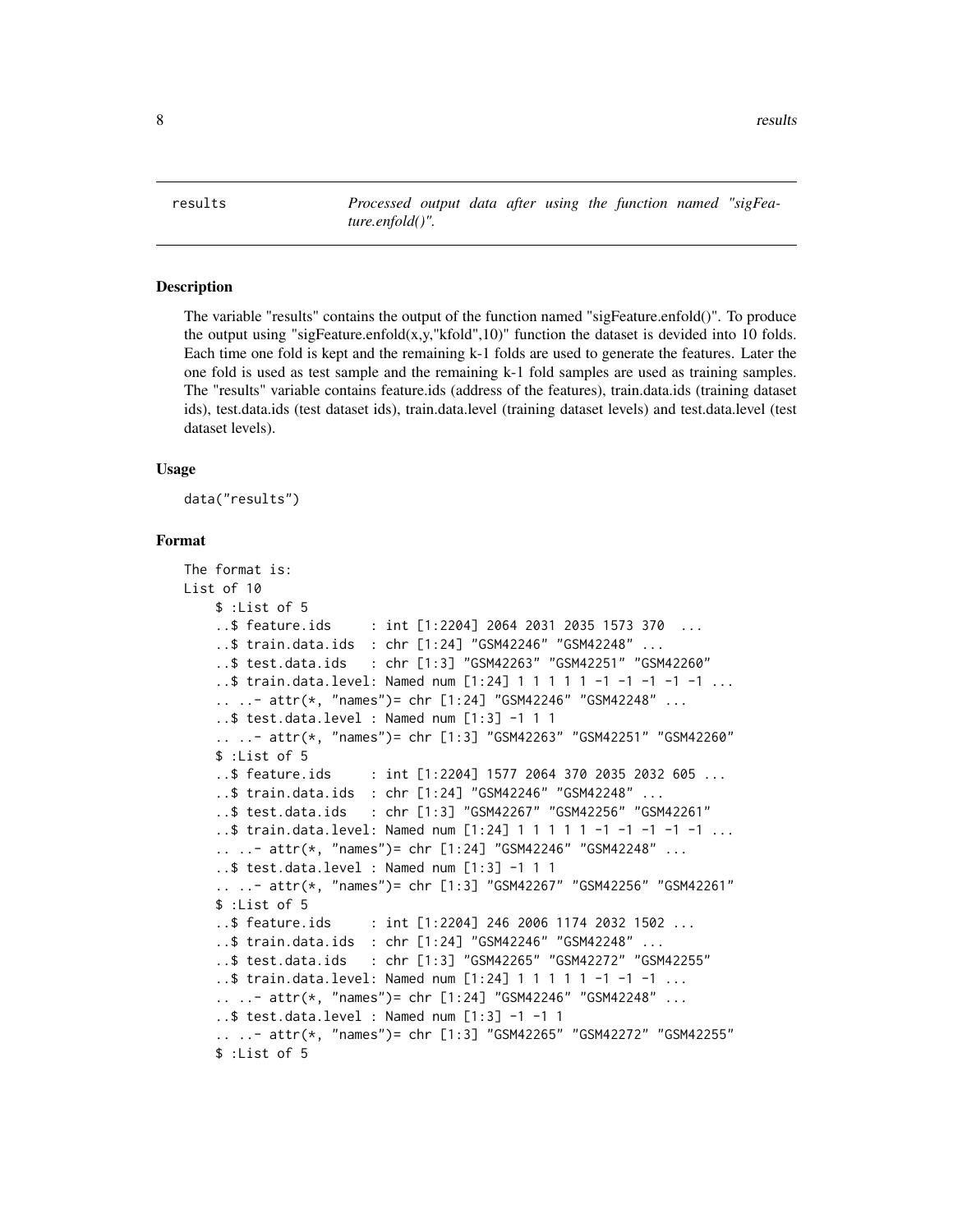#### results and the contract of the contract of the contract of the contract of the contract of the contract of the contract of the contract of the contract of the contract of the contract of the contract of the contract of th

```
..$ feature.ids : int [1:2204] 2064 611 525 2035 2106 ...
..$ train.data.ids : chr [1:24] "GSM42248" "GSM42250" ...
..$ test.data.ids : chr [1:3] "GSM42246" "GSM42262" "GSM42253"
..$ train.data.level: Named num [1:24] 1 1 1 1 -1 -1 -1 ...
.. ..- attr(*, "names")= chr [1:24] "GSM42248" "GSM42250" ...
..$ test.data.level : Named num [1:3] 1 -1 1
.. ..- attr(*, "names")= chr [1:3] "GSM42246" "GSM42262" "GSM42253"
$ :List of 5
..$ feature.ids : int [1:2204] 370 726 2064 960 1519 2035 751 ...
..$ train.data.ids : chr [1:24] "GSM42246" "GSM42248" ...
..$ test.data.ids : chr [1:3] "GSM42252" "GSM42264" "GSM42257"
..$ train.data.level: Named num [1:24] 1 1 1 1 -1 -1 -1 ...
.. ..- attr(*, "names")= chr [1:24] "GSM42246" "GSM42248" ...
..$ test.data.level : Named num [1:3] 1 -1 1
.. ..- attr(*, "names")= chr [1:3] "GSM42252" "GSM42264"
$ :List of 5
..$ feature.ids : int [1:2204] 2064 1519 2032 370 1550 2035 805 ...
..$ train.data.ids : chr [1:24] "GSM42246" "GSM42248" ...
..$ test.data.ids : chr [1:3] "GSM42250" "GSM42269" "GSM42270"
..$ train.data.level: Named num [1:24] 1 1 1 1 -1 -1 -1 -1 -1 -1 ...
.. ..- attr(*, "names")= chr [1:24] "GSM42246" "GSM42248" "GSM42252" ...
..$ test.data.level : Named num [1:3] 1 1 1
.. ..- attr(*, "names")= chr [1:3] "GSM42250" "GSM42269" "GSM42270"
$ :List of 5
..$ feature.ids : int [1:2204] 2064 1016 370 2105 1519 611 997 ...
..$ train.data.ids : chr [1:24] "GSM42246" "GSM42250" "GSM42252" ...
..$ test.data.ids : chr [1:3] "GSM42248" "GSM42249" "GSM42271"
..$ train.data.level: Named num [1:24] 1 1 1 1 -1 -1 -1 -1 -1 -1 ...
.. ..- attr(*, "names")= chr [1:24] "GSM42246" "GSM42250" ...
..$ test.data.level : Named num [1:3] 1 1 1
.. ..- attr(*, "names")= chr [1:3] "GSM42248" "GSM42249" "GSM42271"
$ :List of 5
..$ feature.ids : int [1:2204] 2064 370 2032 1446 1174 2105 ...
..$ train.data.ids : chr [1:25] "GSM42246" "GSM42248" ...
..$ test.data.ids : chr [1:2] "GSM42258" "GSM42259"
..$ train.data.level: Named num [1:25] 1 1 1 1 1 -1 -1 -1 ...
.. ..- attr(*, "names")= chr [1:25] "GSM42246" "GSM42248" ...
..$ test.data.level : Named num [1:2] 1 1
.. ..- attr(*, "names")= chr [1:2] "GSM42258" "GSM42259"
$ :List of 5
..$ feature.ids : int [1:2204] 2064 1913 781 1164 533 370 1914 ...
..$ train.data.ids : chr [1:25] "GSM42246" "GSM42248" "GSM42250" ...
..$ test.data.ids : chr [1:2] "GSM42268" "GSM42247"
..$ train.data.level: Named num [1:25] 1 1 1 1 1 -1 -1 -1 ...
.. ..- attr(*, "names")= chr [1:25] "GSM42246" "GSM42248" ...
\ldots$ test.data.level : Named num [1:2] -1 1
.. ..- attr(*, "names")= chr [1:2] "GSM42268" "GSM42247"
$ :List of 5
```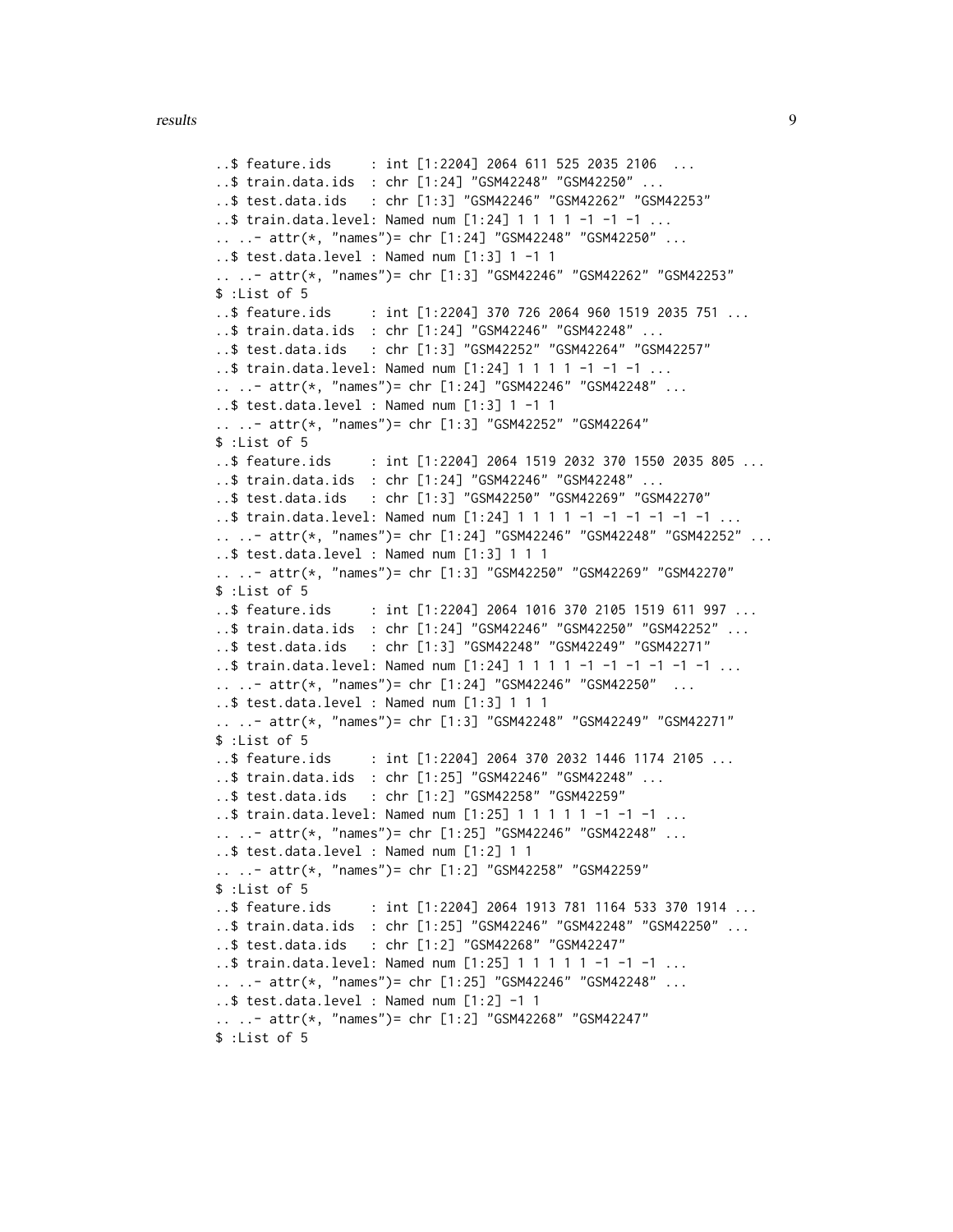```
..$ feature.ids : int [1:2204] 2064 1519 625 1996 2032 ...
..$ train.data.ids : chr [1:25] "GSM42246" "GSM42248" ...
..$ test.data.ids : chr [1:2] "GSM42254" "GSM42266"
..$ train.data.level: Named num [1:25] 1 1 1 1 -1 -1 -1 -1 -1 -1 ...
.. ..- attr(*, "names")= chr [1:25] "GSM42246" "GSM42248" ...
..$ test.data.level : Named num [1:2] 1 -1
.. ..- attr(*, "names")= chr [1:2] "GSM42254" "GSM42266"
```
#### Value

results Return the values stored in the variable.

#### Source

https://www.ncbi.nlm.nih.gov/geo/query/acc.cgi?acc=GSE2280

#### References

O'Donnell RK, Kupferman M, Wei SJ, Singhal S et al. Gene expression signature predicts lymphatic metastasis in squamous cell carcinoma of the oral cavity. Oncogene 2005 Feb 10;24(7):1244- 51. PMID: 15558013

#### Examples

```
data(results)
## maybe str(results) ; plot(results) ...
```
sigCVError *Mean external cross validation (k-fold) error calculation.*

#### Description

The function "sigCVError()" computes the mean external cross validation (k-fold) errors and the standered deviation of the errors.

#### Usage

```
sigCVError(i, results, input)
```
#### Arguments

|         | number of features/genes from top of the ranked list.                            |
|---------|----------------------------------------------------------------------------------|
| results | the results is produced from sigFeatureRanking.enfold() function.                |
| input   | vector of class labels -1 or 1's (for n samples/patients). n-by-d data matrix to |
|         | train (n chips/patients, d features/genes).                                      |

<span id="page-9-0"></span>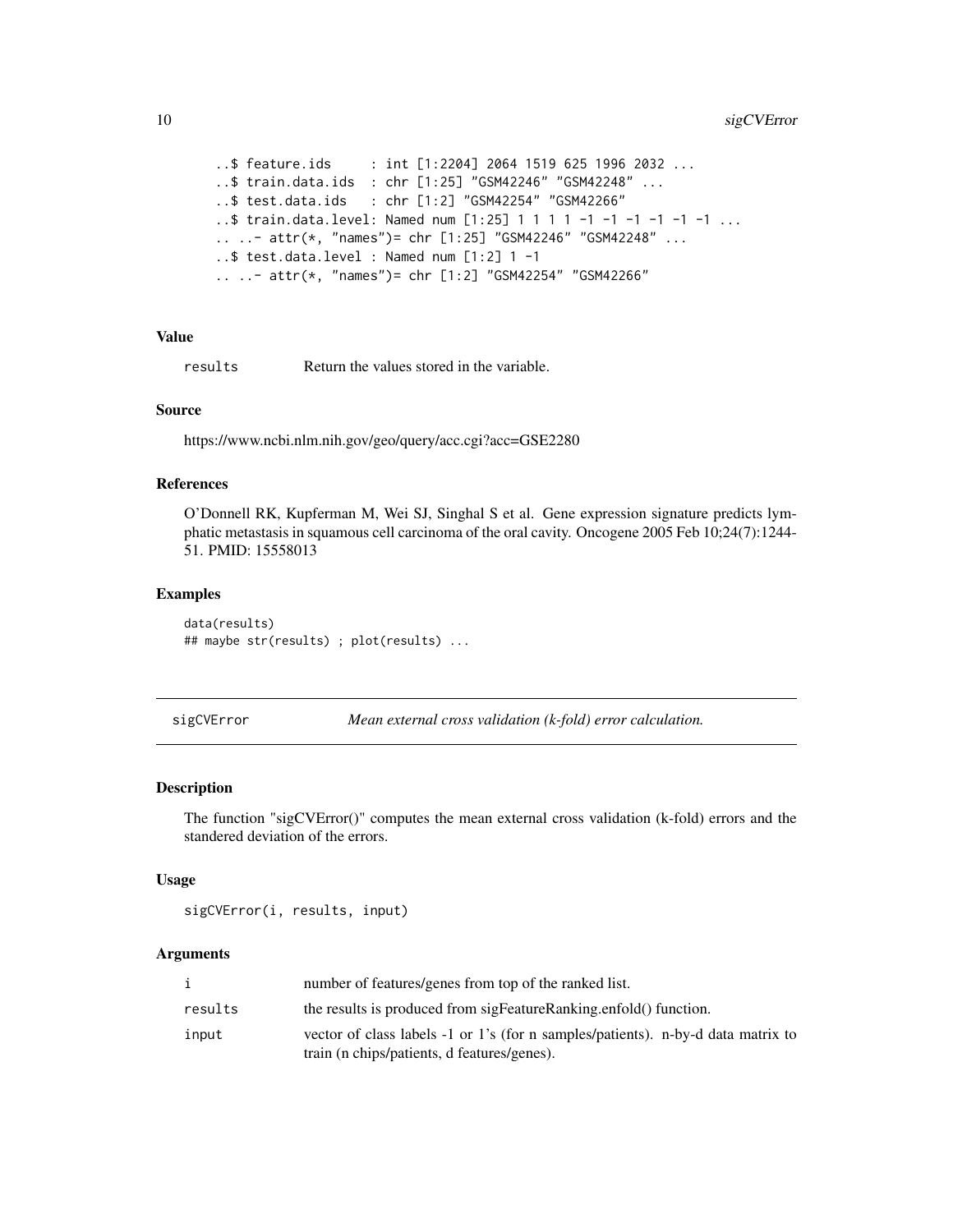#### sigCVError 11

#### Details

The features which are produced on the basis of frequency are used here to enumerate mean external cross validation (k-fold) errors and the standard deviation of the errors. Training and test samples are same which are initially produced after splitting the main sample set in to k-fold. In each iteration k-1 folds are considered as training samples and remaining one fold is considered as test samples.In this external cross validation procedure, feature numbers are increased one by one by using the expression values from training dataset as well as test dataset. After that, traning samples are trained to test the tesing samples dynamically. The number of un classified samples are averaged and are called as external cross validation error rate.

#### Value

error Return the error list.

#### Author(s)

Pijush Das <topijush@gmail.com>, et al.

#### References

Zhang, H. H., Ahn, J., Lin, X. and Park, C. (2006). Gene selection using support vector machines with nonconvex penalty. Bioinformatics, 22, pp. 88-95.

#### See Also

findgacv.scad, predict.penSVM, sim.data

#### Examples

```
#Example for sigCVError()
#Data set taken from GSE2280
#library(SummarizedExperiment)
#data(ExampleRawData, package="sigFeature")
```

```
#x <- t(assays(ExampleRawData)$counts)
#y <- colData(ExampleRawData)$sampleLabels
```

```
#inputdata <- data.frame(y=as.factor(y) ,x=x)
```

```
#For 10 fold cross validation.
#results = sigFeature.enfold(x, y, "kfold",10)
```

```
#Find out the frequency of the top 400 features selected by every iteration.
#FeatureBasedonFrequency <- sigFeatureFrequency(results, 400, 400, pf=FALSE)
#str(FeatureBasedonFrequency[1])
```

```
#To run the code given bellow will take huge time.
#featsweepSigFe = lapply(1:400, sigCVError, FeatureBasedonFrequency, inputdata)
```
#Thus the process data is given below.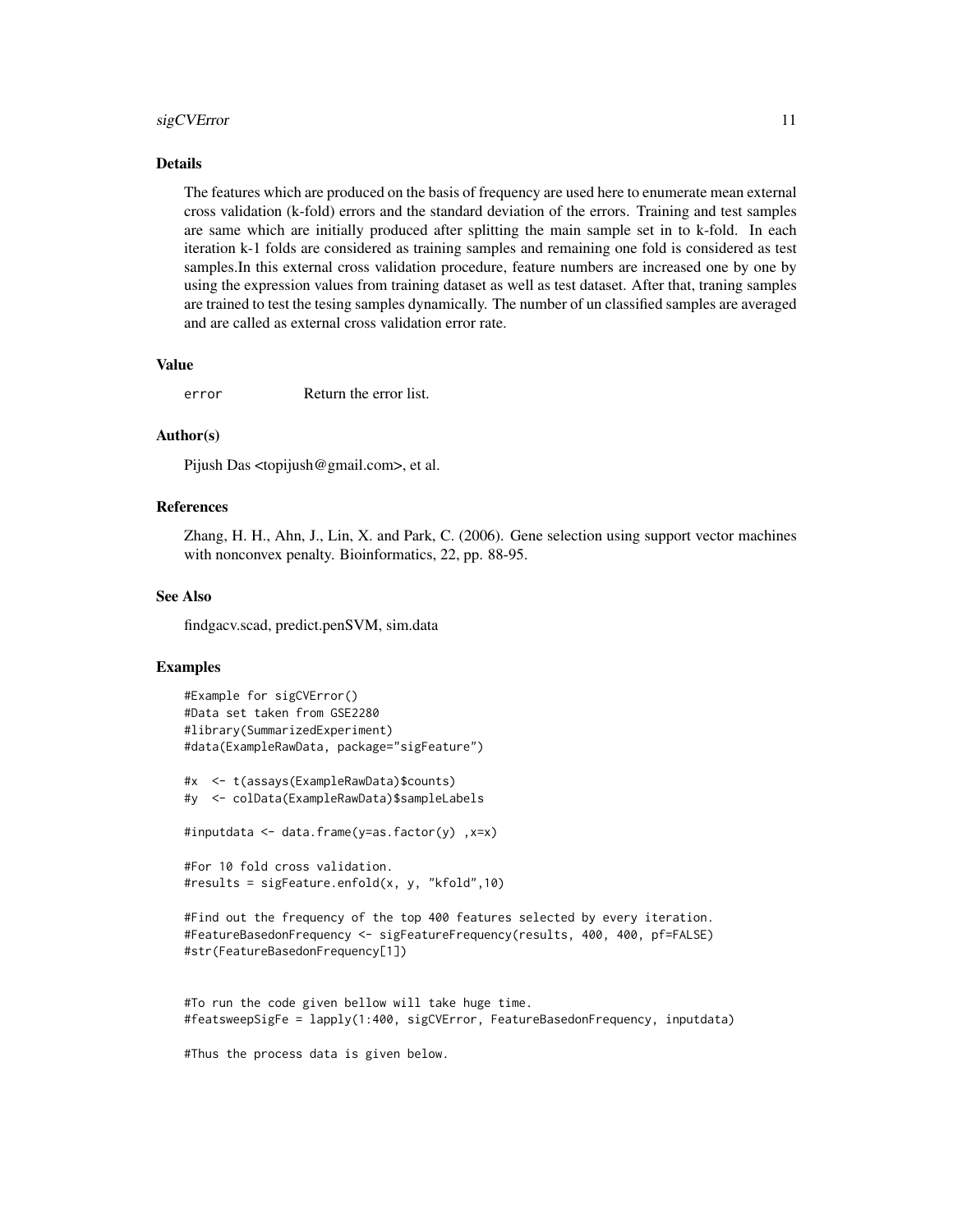```
data("featsweepSigFe")
str(featsweepSigFe[1])
```
sigFeature *Significant Feature Selection by using SVM-RFE & t-statistic.*

#### Description

Significant Feature selected by using SVM-RFE and t-statistic.

#### Usage

sigFeature(X,Y)

#### Arguments

| n-by-d data matrix to train (n samples/patients, d features/genes) |
|--------------------------------------------------------------------|
| vector of class labels -1 or 1's (for n samples/patients)          |

#### Details

The idea of "sigFeature" (Significant Feature Selection) begins from the lack of support vector machine recursive feature (SVM-RFE) method. The feature ranked by the SVM-RFE algorithm may or may not be differentially significant among the classes (in case of binary classification). Significant features which have good classification accuracy and which are differentially significant have an impotent role in biological aspect.

In data mining and optimisation, the feature selection is a very active field of research where the SVM-RFE is distinguished as one of the most effective methods. This is a greedy method that only hopes to find the best possible combination for classification. In this algorithm, greedy method similar to SVM-RFE is used. The prime intention of this algorithm is to enumerate the ranking weights for all the features and sort the features according to weight vectors as the basis for classification. The coefficient and the expression mean differences between two compared groups are used to calculate the weight value of that particular feature. The iteration process is followed by backward removal of the feature. The iteration process is continued until there is only one feature remaining in the dataset. The smallest ranking weight will be removed by the algorithm while the feature variables with significant impact remains. Finally, the feature variables will be listed in the descending order of descriptive difference degree.

#### Value

returns the feature list.

#### Author(s)

Pijush Das <topijush@gmail.com>, et al.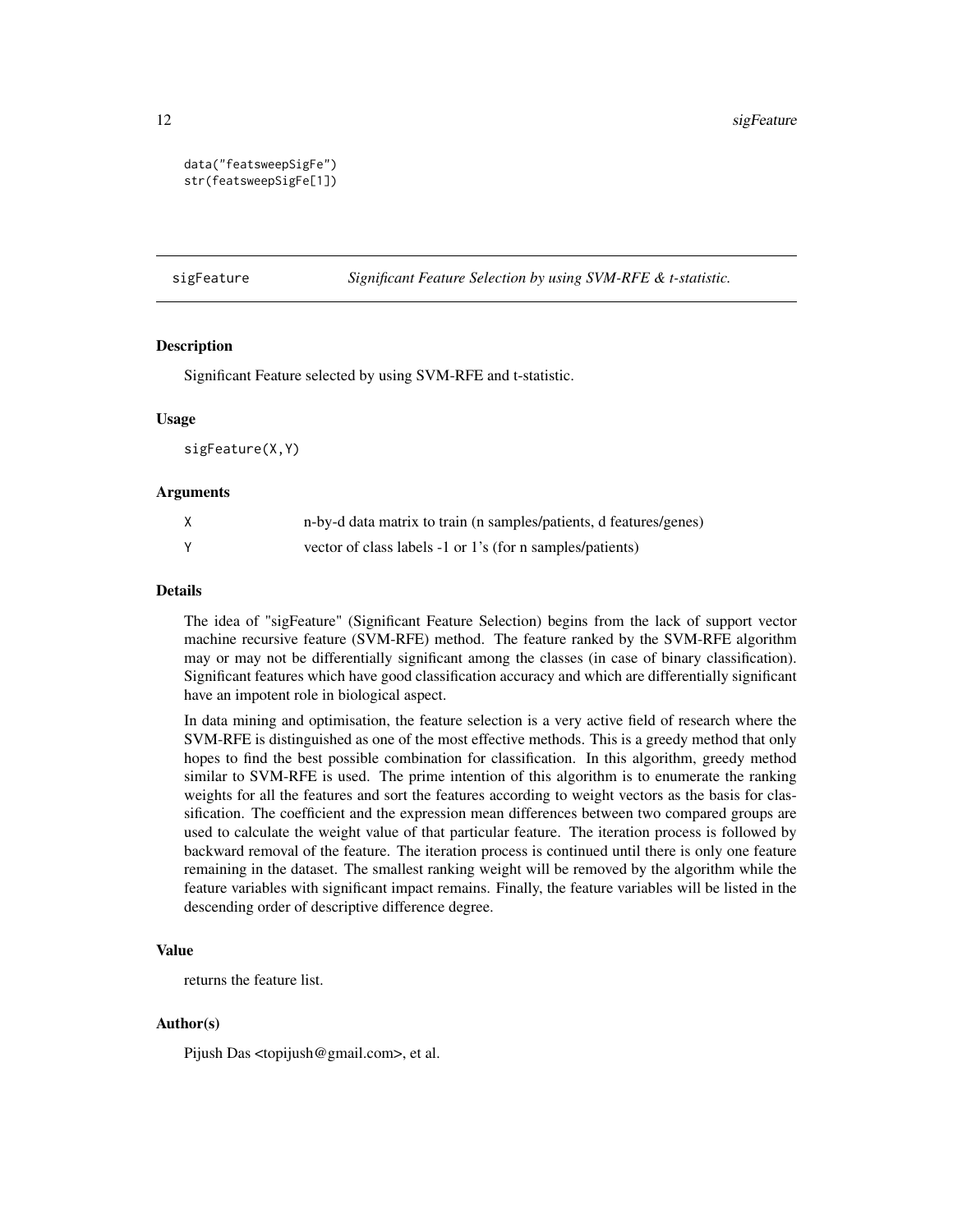#### <span id="page-12-0"></span>References

1. Karatzoglou, Alexandros, David Meyer, and Kurt Hornik. "Support vector machines in R." (2005).

2. O'Donnell RK, Kupferman M, Wei SJ, Singhal S et al. Gene expression signature predicts lymphatic metastasis in squamous cell carcinoma of the oral cavity. Oncogene 2005 Feb 10;24(7):1244- 51.

#### See Also

SVM, predict.penSVM

#### Examples

```
#Data set taken from GSE2280
library(SummarizedExperiment)
data(ExampleRawData, package="sigFeature")
```
x <- t(assays(ExampleRawData)\$counts) y <- colData(ExampleRawData)\$sampleLabels

#Number of features are reduced to minimized the build time.  $x \leq x$ [, 1:100]

```
#Feature selection with sigFeature functio.
system.time(sigfeatureRankedList <- sigFeature(x,y))
str(sigfeatureRankedList)
```
sigFeature.enfold *Significant feature selection with k-fold data.*

#### Description

After converting the dataset into k-folds the function named "sigFeature.enfold()" is used to select significant features from the classes. The randomization process is used to sub-sample the dataset.

#### Usage

```
sigFeature.enfold(x, y, CV, CVnumber=0)
```
#### Arguments

| X        | n-by-d data matrix to train (n chips/patients, d clones/genes) |
|----------|----------------------------------------------------------------|
| y        | vector of class labels -1 or 1 s (for n chips/patiens)         |
| CV.      | the number of folds in case of k-fold cross validation.        |
| CVnumber | the number of folds in case of n fold cross validation.        |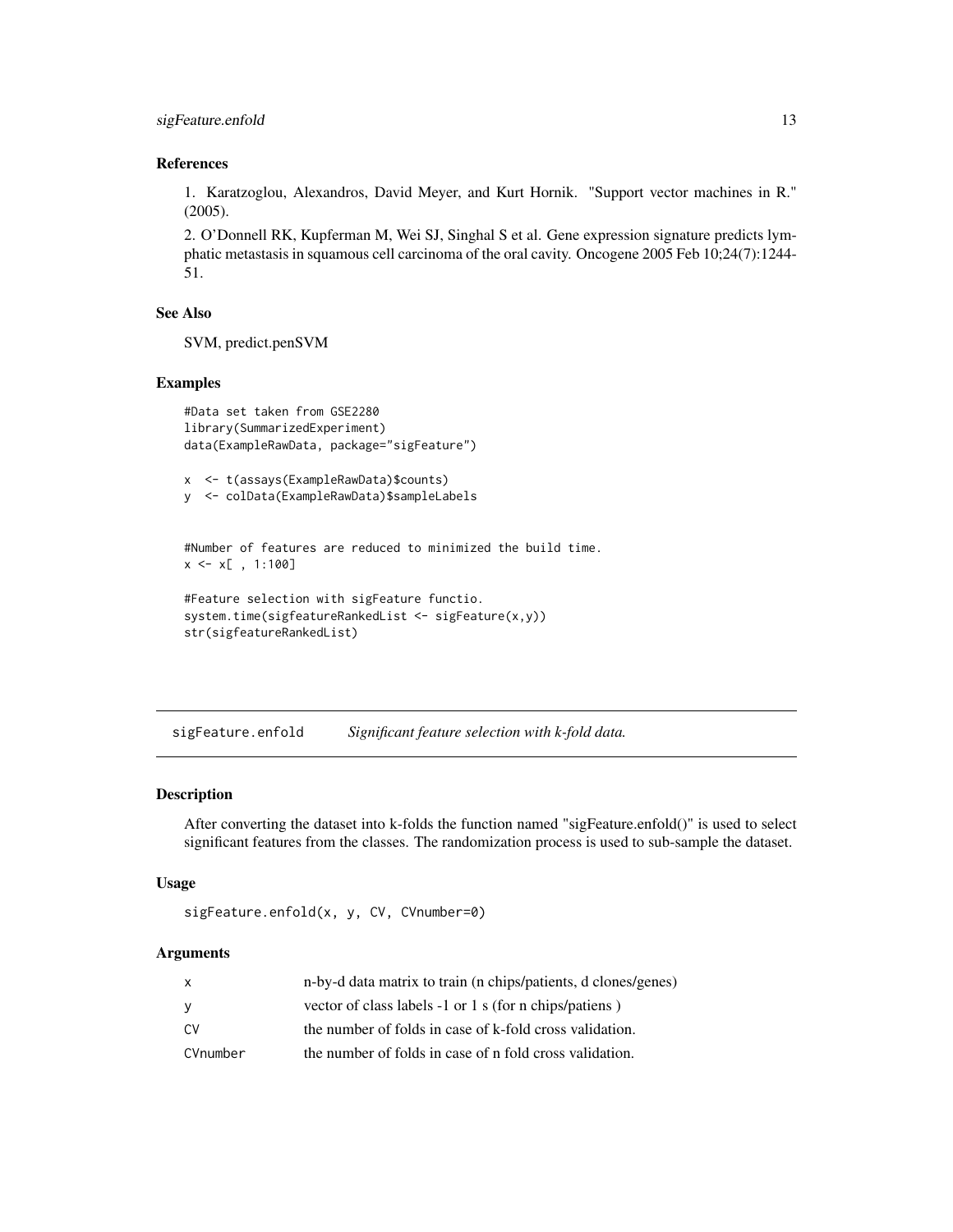#### Details

The "sigFeature()" function is further enhanced by incorporating one cross validation methods such as k-fold external cross validation. In this k-fold cross validation procedure k-1 fold are used for selecting the feature and one fold remain untouched which will latter used as test sample set.

#### Value

feature.ids selected significant features. train.data.ids training chips/patients ids. test.data.ids testng chips/patients ids. train.data.level vector of class labels -1 or 1s (for n chips/patiens ) for train da. test.data.level vector of class labels -1 or 1s (for n chips/patiens ) for test da.

#### Note

This function will compute the feature with cross checking.

#### Author(s)

Pijush Das <topijush@gmail.com>, et al.

#### References

Zhang, H. H., Ahn, J., Lin, X. and Park, C. (2006). Gene selection using support vector machines with nonconvex penalty. Bioinformatics, 22, pp. 88-95.

#### See Also

findgacv.scad, predict.penSVM, sim.data

#### Examples

```
#Example for sigFeature.enfold()
#Data set taken from GSE2280
#library(SummarizedExperiment)
#data(ExampleRawData, package="sigFeature")
```

```
#x <- t(assays(ExampleRawData)$counts)
#y <- colData(ExampleRawData)$sampleLabels
```

```
#For ten fold external cross validation.
#results = sigFeature.enfold(x,y,"kfold",10)
```

```
#Compactly display the internal structure of an R object named "results"
data(results)
str(results)
```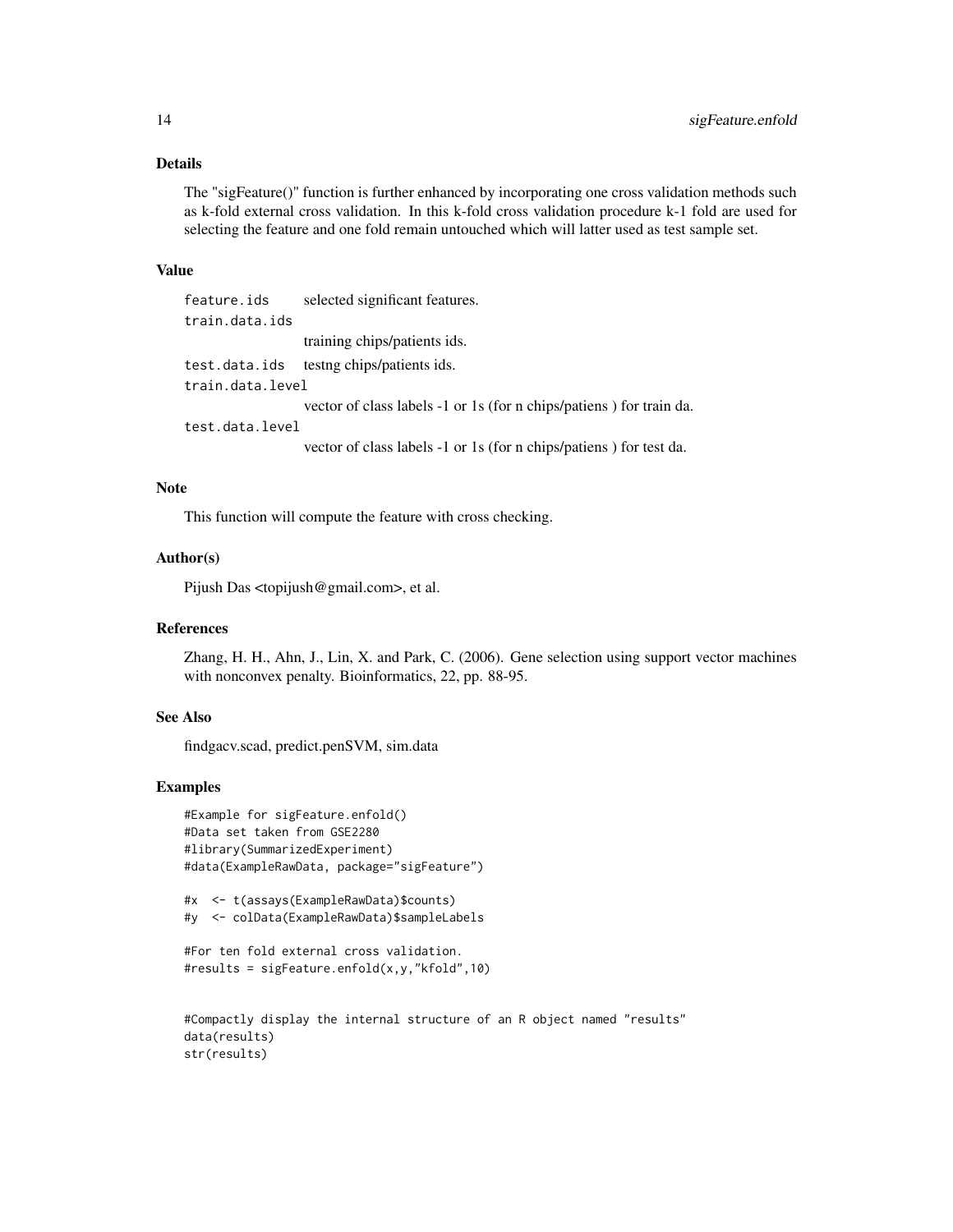<span id="page-14-0"></span>sigFeatureFrequency *Arrange the features on the basis of frequency.*

#### Description

Arrange the features on the basis of frequency.

#### Usage

```
sigFeatureFrequency(x, results, n, m, pf=FALSE)
```
#### Arguments

| $\mathsf{x}$ | n-by-d data matrix to train (n samples/patients, d features/genes.                                                                                                                                                                                                                                                                                                                                                                                           |
|--------------|--------------------------------------------------------------------------------------------------------------------------------------------------------------------------------------------------------------------------------------------------------------------------------------------------------------------------------------------------------------------------------------------------------------------------------------------------------------|
| results      | The "results" variable contains the output produced by the function "sigFea-<br>$ture.enfold()$ ".                                                                                                                                                                                                                                                                                                                                                           |
|              | List of 1<br>\$:List of 5<br>\$ feature.ids : int [1:2204] 2064 2031 2035 1573 370<br>\$ train.data.ids : chr [1:24] "GSM42246" "GSM42248"<br>\$ test.data.ids : chr [1:3] "GSM42263" "GSM42251" "GSM42260"<br>\$ train.data.level: Named num [1:24] 1 1 1 1 1 -1 -1 -1 -1 -1<br>- attr(*, "names")= chr [1:24] "GSM42246" "GSM42248"<br>$. .$ \$ test.data.level : Named num [1:3] -1 1 1<br>- attr(*, "names")= chr [1:3] "GSM42263" "GSM42251" "GSM42260" |
| n            | is n number of top features which will be taken from each feature lists.                                                                                                                                                                                                                                                                                                                                                                                     |
| m            | m number of top features which will be selected on the basis of frequency.                                                                                                                                                                                                                                                                                                                                                                                   |
| pf           | this variable used to print the all the output data into a .csv file.                                                                                                                                                                                                                                                                                                                                                                                        |
|              |                                                                                                                                                                                                                                                                                                                                                                                                                                                              |

#### Details

In this example a new function is introduced named as "sigFeatureFrequency()". The main purpose of this function is to arrange the features on the basis of its frequency. In the previous session the dataset is divided into k-folds. Out of which k-1 folds are used for training purpose and one fold is kept for test purpose. Thus each time the algorithm will produce a set of feature lists which finally end up with k number of feature lists. "sigFeatureFrequency()" function is used which will rank all the feature according to its frequency. Details description of this function is given in the help file.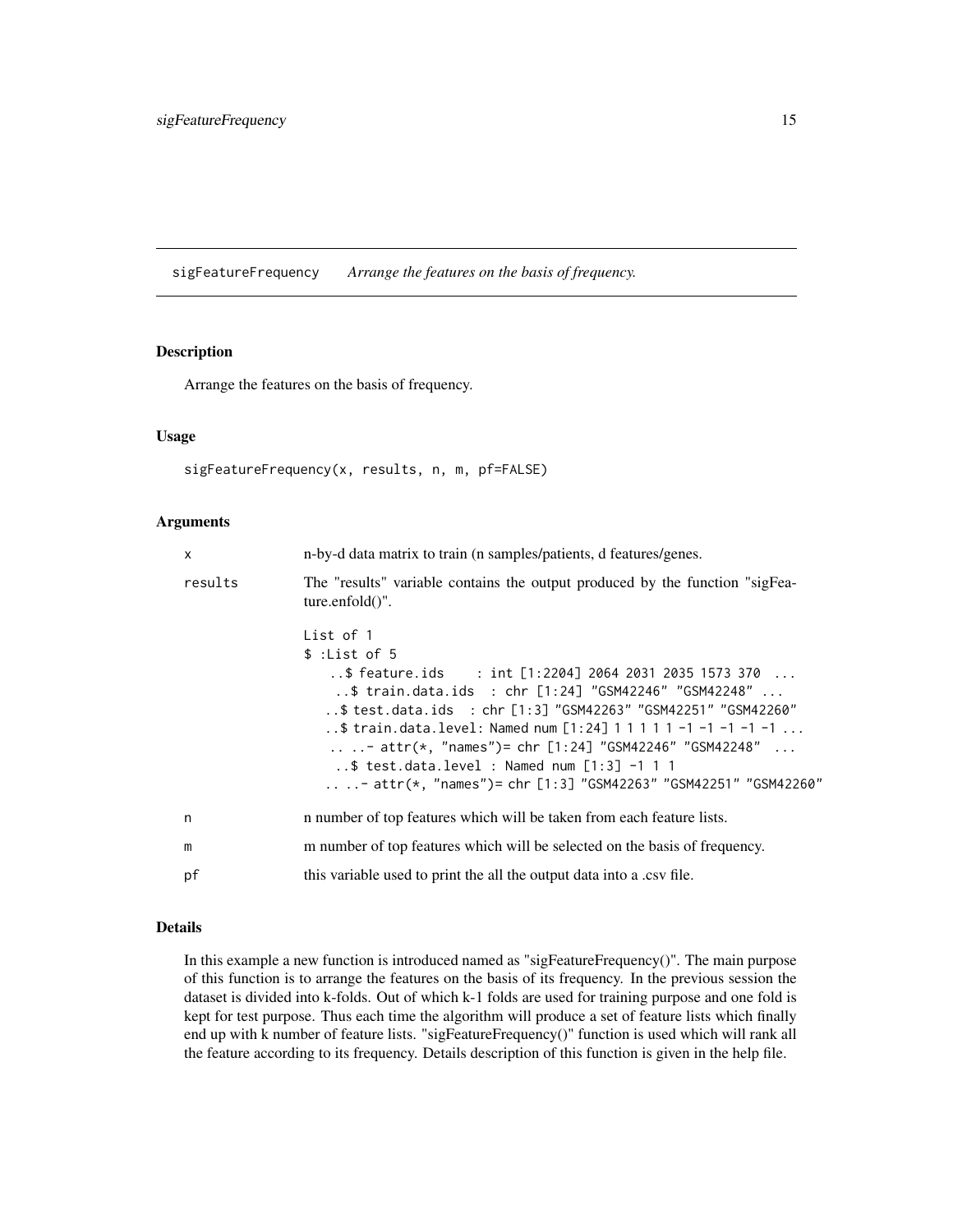#### Value

```
List of 1
$ :List of 5
    ..$ feature.ids : num [1:400] 187 225 246 303 313 370 394 469 ...
    ..$ train.data.ids : chr [1:24] "GSM42246" "GSM42248" "GSM42250" ...
    ..$ test.data.ids : chr [1:3] "GSM42263" "GSM42251" "GSM42260"
    ..$ train.data.level: Named num [1:24] 1 1 1 1 1 -1 -1 -1 -1 -1 ...
    .. ..- attr(*, "names")= chr [1:24] "GSM42246" "GSM42248" "GSM42250" ...
    ..$ test.data.level : Named num [1:3] -1 1 1
    .. ..- attr(*, "names")= chr [1:3] "GSM42263" "GSM42251" "GSM42260"
```
#### Author(s)

Pijush Das <topijush@gmail.com>, et al.

#### References

Zhang, H. H., Ahn, J., Lin, X. and Park, C. (2006). Gene selection using support vector machines with nonconvex penalty. Bioinformatics, 22, pp. 88-95.

#### See Also

findgacv.scad, predict.penSVM, sim.data

#### Examples

```
#Example for sigFeatureFrequency()
#Data set taken from GSE2280
library(SummarizedExperiment)
data(ExampleRawData, package="sigFeature")
```
x <- t(assays(ExampleRawData)\$counts) y <- colData(ExampleRawData)\$sampleLabels

#For ten fold external cross validation. #results = sigFeature.enfold(x,y,"kfold",10)

```
data(results)
FeatureBasedonFrequency <- sigFeatureFrequency(x, results, 400, 400, pf=FALSE)
str(FeatureBasedonFrequency[1])
```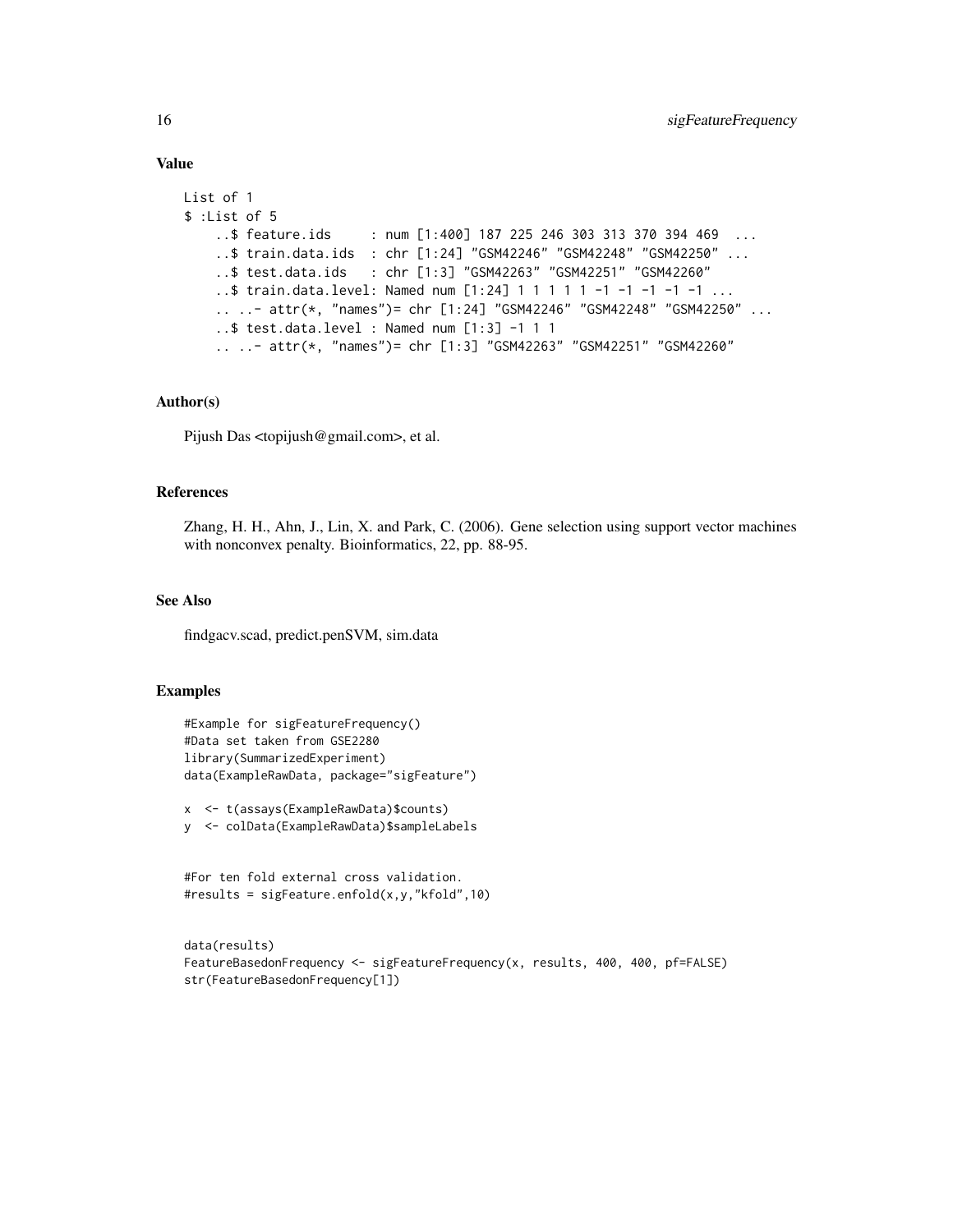<span id="page-16-0"></span>sigFeaturePvalue *Find the p-value of those ranked features by using t-statistic*

#### Description

This function will compute the p-value of those ranked features between the two classes by using t-statistic.

#### Usage

```
sigFeaturePvalue(x, y, NumberOfSignificantGene=0, SignificantGeneLilt=0)
```
#### Arguments

| X                       | n-by-d data matrix to train (n chips/patients, d clones/genes) |
|-------------------------|----------------------------------------------------------------|
| y                       | vector of class labels -1 or 1\'s (for n chips/patients)       |
| NumberOfSignificantGene |                                                                |
|                         | Number of the selected features.                               |
| SignificantGeneLilt     |                                                                |
|                         | Selected feature list.                                         |
|                         |                                                                |

#### Details

This function will calculate the p-value.

#### Value

returns p-value list.

#### Author(s)

Pijush Das <topijush@gmail.com>, et al.

#### References

Peng CH, Liao CT, Peng SC, Chen YJ et al. A novel molecular signature identified by systems genetics approach predicts prognosis in oral squamous cell carcinoma. PLoS One 2011;6(8):e23452. PMID: 21853135

#### See Also

svm, svm.fs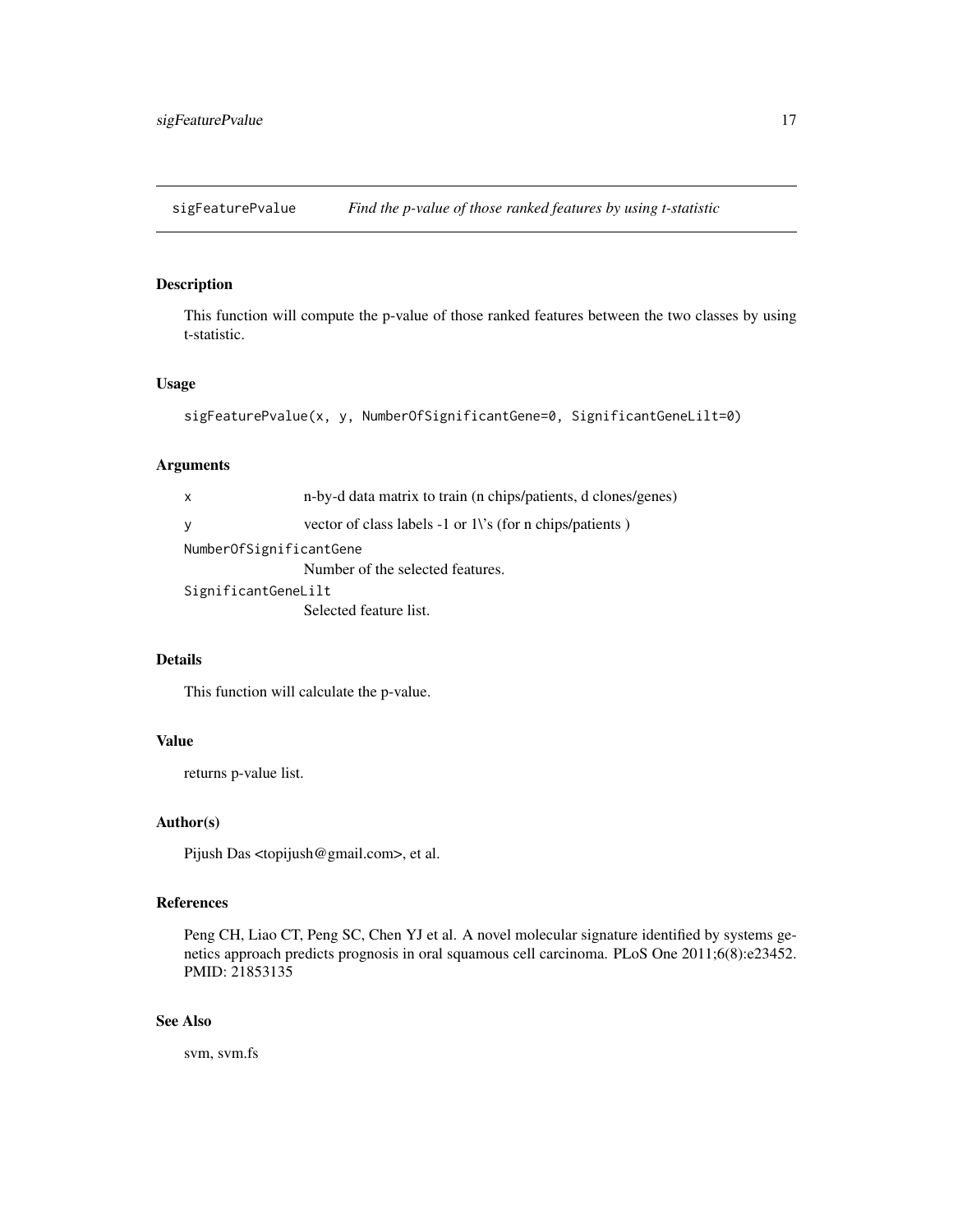#### Examples

```
#Example for sigFeaturePvalue() function
#Data set taken from GSE2280
library(SummarizedExperiment)
data(ExampleRawData, package="sigFeature")
```

```
x <- t(assays(ExampleRawData)$counts)
y <- colData(ExampleRawData)$sampleLabels
```

```
#Claculating the p-value.
pvalues <- sigFeaturePvalue(x,y)
#Histogram plot of those p-values.
hist(unlist(pvalues),breaks=seq(0,0.08,0.0015),
xlab = "p-value", ylab = "Frequency", main = "")
```

```
#Load the process "sigfeatureRankedList" data.
data("sigfeatureRankedList")
#Claculating the p-value.
pvalues <- sigFeaturePvalue(x, y, 50, sigfeatureRankedList)
#Histogram plot of those p value.
hist(unlist(pvalues),breaks=seq(0,0.08,0.0015), xlab =
"p-value", ylab = "Frequency", main = "")
```

```
#Load the process "featureRankedList" data.
data("featureRankedList")
#Claculating the p-value.
pvalues <- sigFeaturePvalue(x, y, 50, featureRankedList)
#Histogram plot of those p value.
hist(unlist(pvalues),breaks=seq(0, 0.08, 0.0015), xlab =
"p-value", ylab = "Frequency", main = "")
```
sigfeatureRankedList *Processed output data after using the function named "sigFeature()".*

#### Description

The variable "sigfeatureRankedList" contains the output of the function named "sigFeature()".

#### Usage

```
data("sigfeatureRankedList")
```

```
The format is:
int [1:2204] 2064 370 2032 2035 1519 1573 1446 2105 997 611 ...
```
<span id="page-17-0"></span>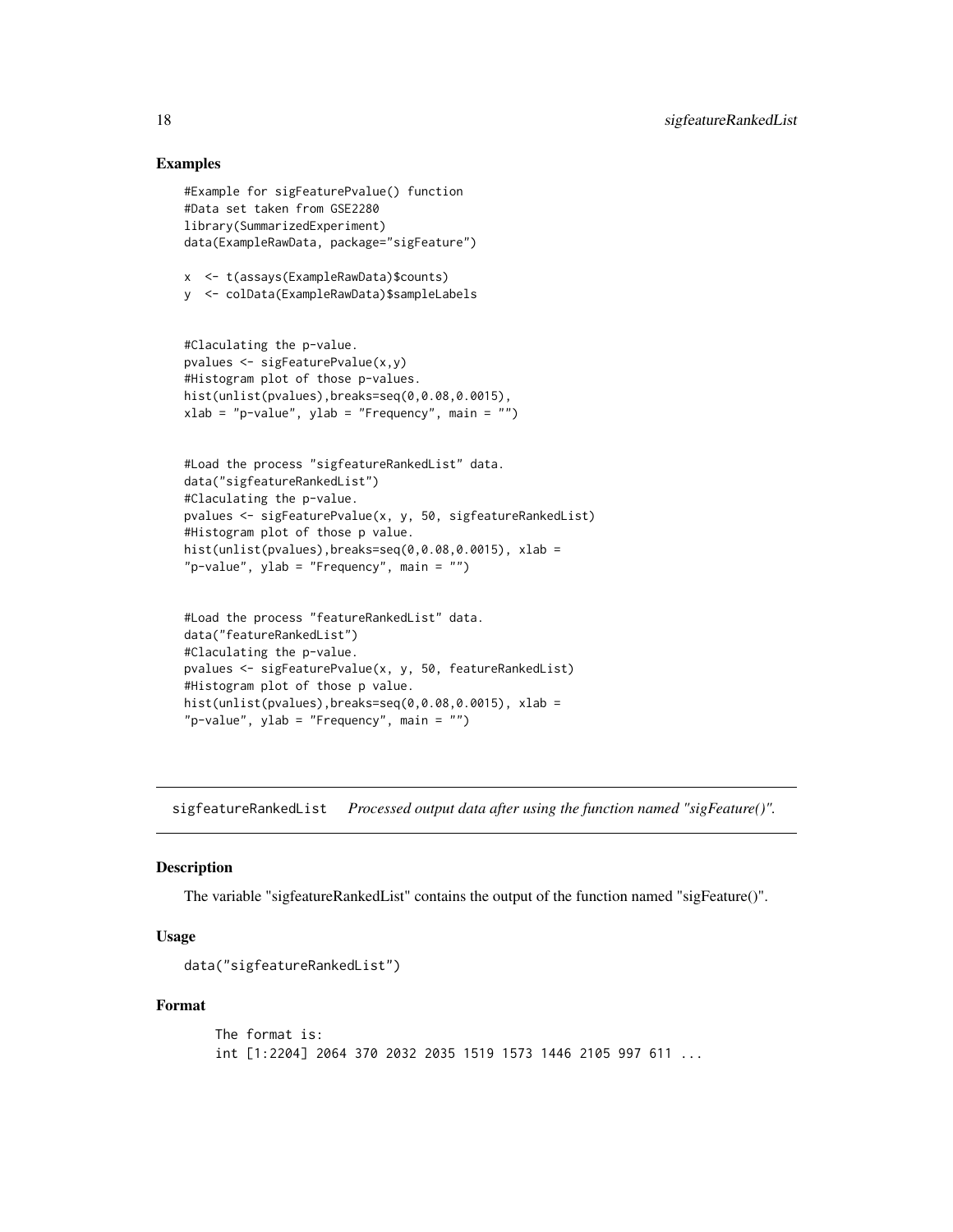#### <span id="page-18-0"></span>Details

The dataset contains the ranked feature address which can indicate the expression values inside the expression dataset.

#### Value

```
sigfeatureRankedList
                  returns the feature list.
```
#### Source

https://www.ncbi.nlm.nih.gov/geo/query/acc.cgi?acc=GSE2280

#### References

Guyon, I., et al. (2002) Gene selection for cancer classification using support vector machines, Machine learning, 46, 389-422.

#### Examples

```
data(sigfeatureRankedList)
## maybe str(sigfeatureRankedList) ; plot(sigfeatureRankedList) ...
```
svmrfeFeatureRanking *R implementation of the SVM-RFE algorithm for binary classification problems*

#### Description

To solve the classification problem with the help of ranking the features an algorithm was proposed by Guyon, Isabelle, et al. named SVM-RFE. In this algorithm the dataset has been trained with SVM linear kernel model and the feature containing the smallest ranking is removed. This criterion is the w value of the decision hyperplane given by the SVM.

#### Usage

```
svmrfeFeatureRanking(x,y)
```
#### Arguments

| x n-by-d data matrix to train (n samples/patients, d clones/genes) |
|--------------------------------------------------------------------|
| y vector of class labels $-1$ or 1\'s (for n chips/patients)       |

#### Details

Adopted from R code: http://www.uccor.edu.ar/busquedas/?txt\_palabra=seminarios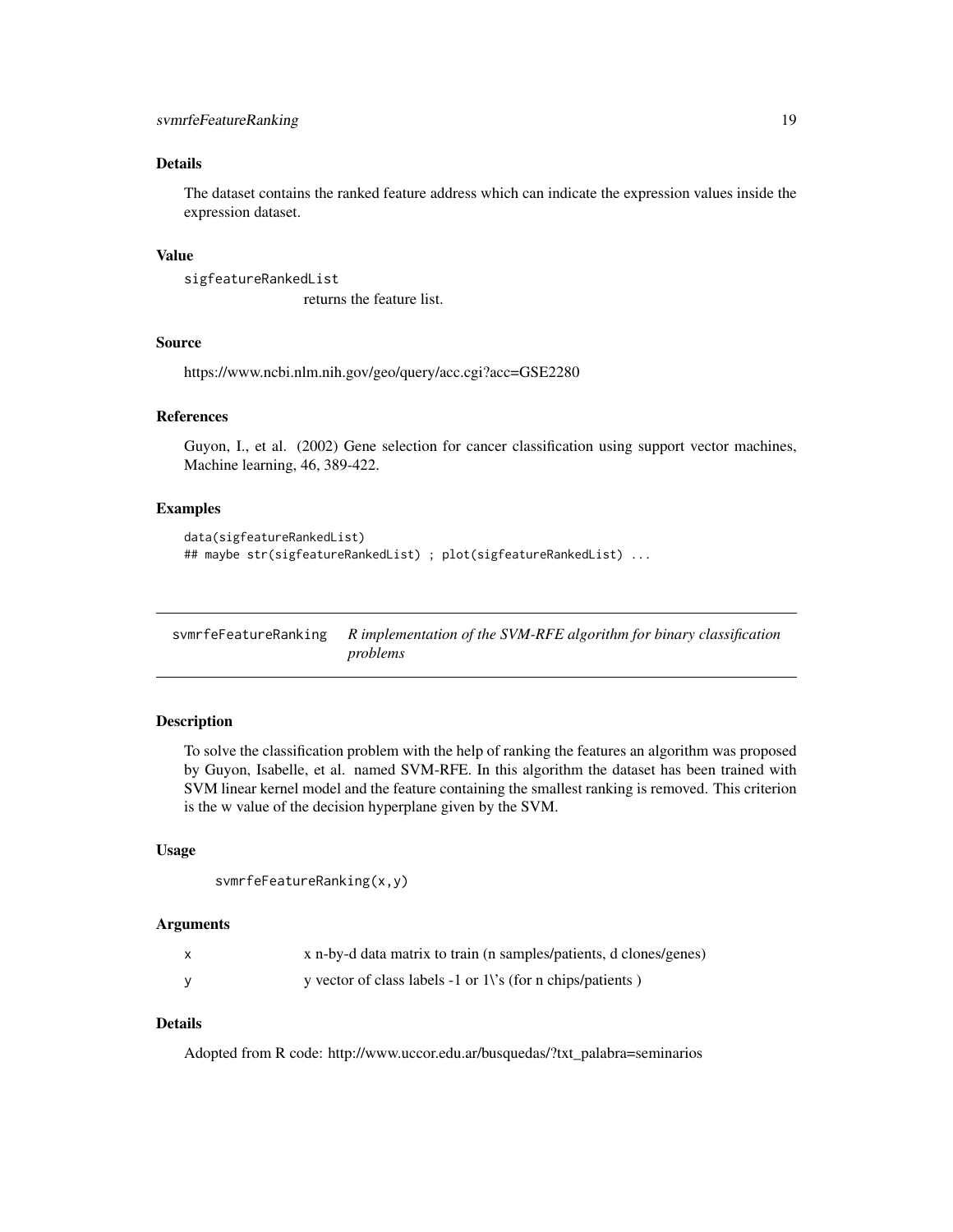#### Value

returns the feature list.

#### Note

This function also rank the feature.

#### Author(s)

Guyon, Isabelle, et al.

#### References

Guyon, Isabelle, et al. "Gene selection for cancer classification using support vector machines." Machine learning 46.1-3 (2002): 389-422.

Zhang, H. H., Ahn, J., Lin, X. and Park, C. (2006). Gene selection using support vector machines with nonconvex penalty. Bioinformatics, 22, pp. 88-95.

#### See Also

scadsvc, predict.penSVM, sim.data

#### Examples

```
#Example for svmrfeFeatureRanking()
#Data set taken from GSE2280
library(SummarizedExperiment)
data(ExampleRawData, package="sigFeature")
x <- t(assays(ExampleRawData)$counts)
y <- colData(ExampleRawData)$sampleLabels
x \le x[, 1:500]
#featureRankedList = svmrfeFeatureRanking(x,y)
print(featureRankedList[1:10])
#Train the data with ranked frature
#library(e1071)
#svmmodel = svm(x[ , featureRankedList[1:50]], y, cost = 10, kernel="linear")
#summary(svmmodel)
```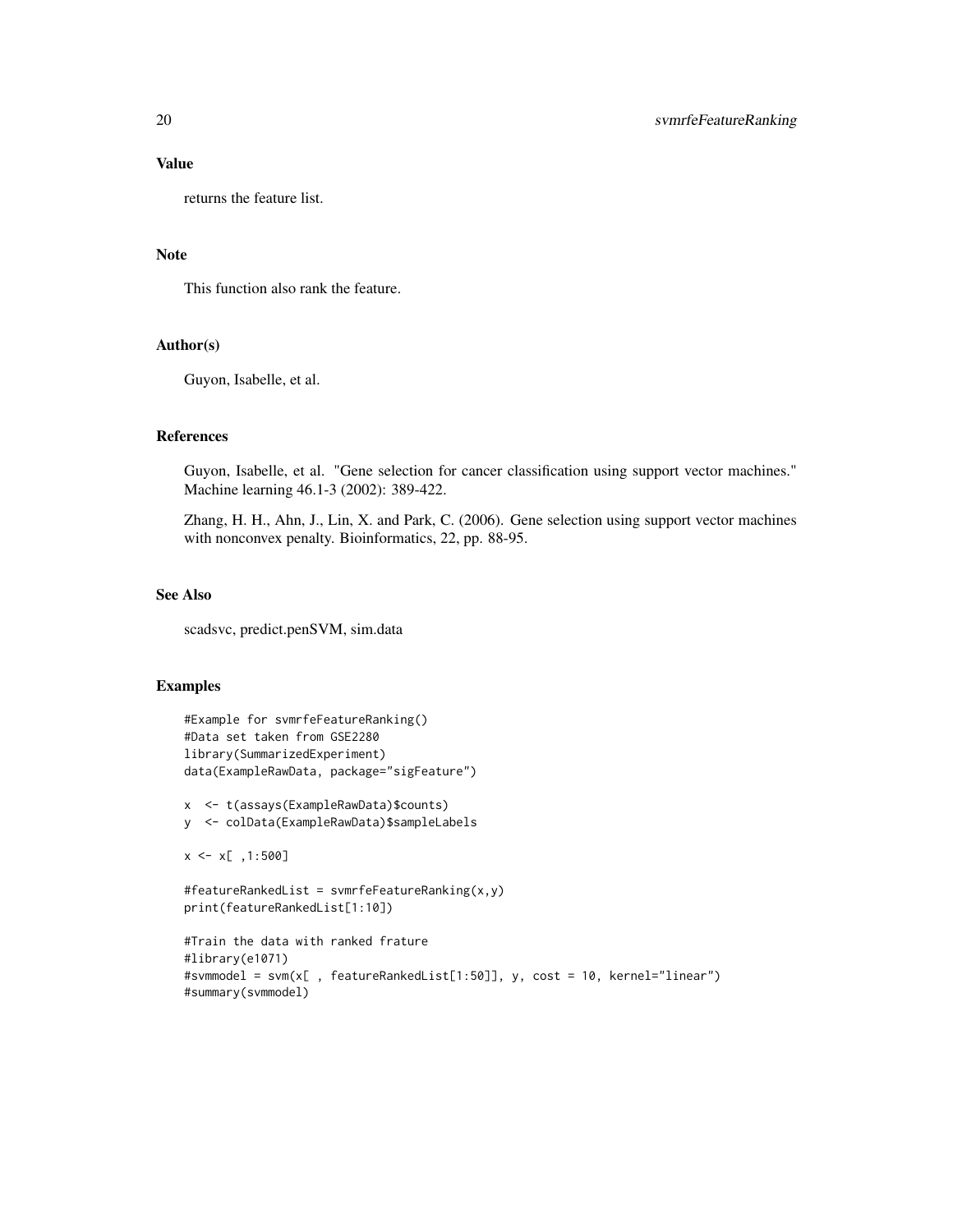<span id="page-20-0"></span>WritesigFeature *Write the features and sample IDs.*

#### Description

This function will write the output data produce from the function sigFeatureRanking.enfold.

#### Usage

```
WritesigFeature(results, x, fileName="Result")
```
#### Arguments

| results  | the object produce by the function named sigFeatureRanking.enfold |
|----------|-------------------------------------------------------------------|
| X        | n-by-d data matrix to train (n chips/patients, d clones/genes).   |
| fileName | name of the output file.                                          |

#### Details

This function will write the variables.

#### Value

results output file.

#### Author(s)

Pijush Das <topijush@gmail.comn>, et al.

#### References

Becker, N., Werft, W., Toedt, G., Lichter, P. and Benner, A.(2009) PenalizedSVM: a R-package for feature selection SVM classification, Bioinformatics, 25(13),p 1711-1712

#### See Also

predict.penSVM, svm (in package e1071)

#### Examples

```
#Example for WritesigFeature()
#Data set taken from GSE2280
library(SummarizedExperiment)
data(ExampleRawData, package="sigFeature")
```
x <- t(assays(ExampleRawData)\$counts)

y <- colData(ExampleRawData)\$sampleLabels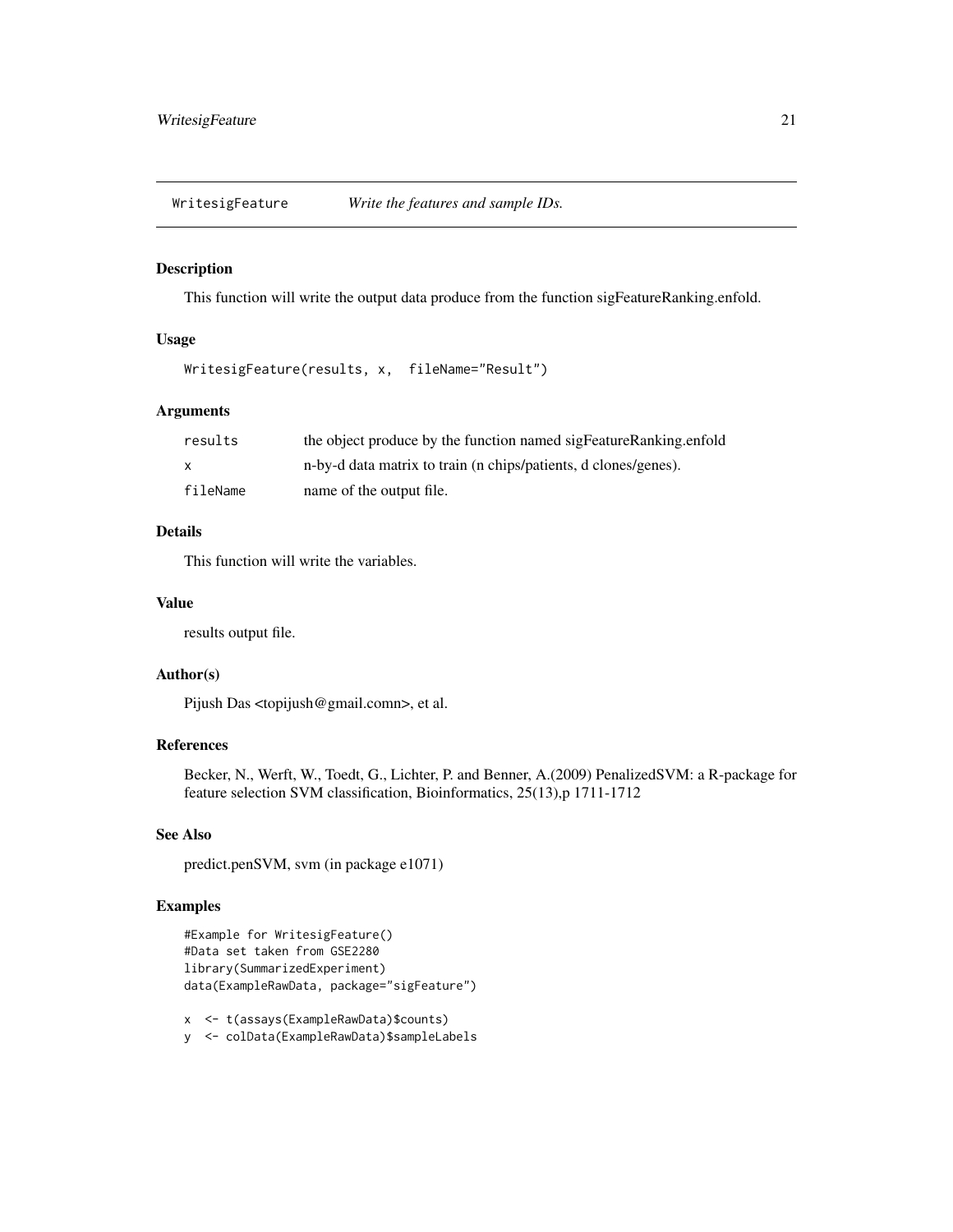#### 22 WritesigFeature

#For 10 fold cross validation. #results = sigFeature.enfold(x,y,"kfold",10)

#to write the output #data(results) #WritesigFeature(results, x)